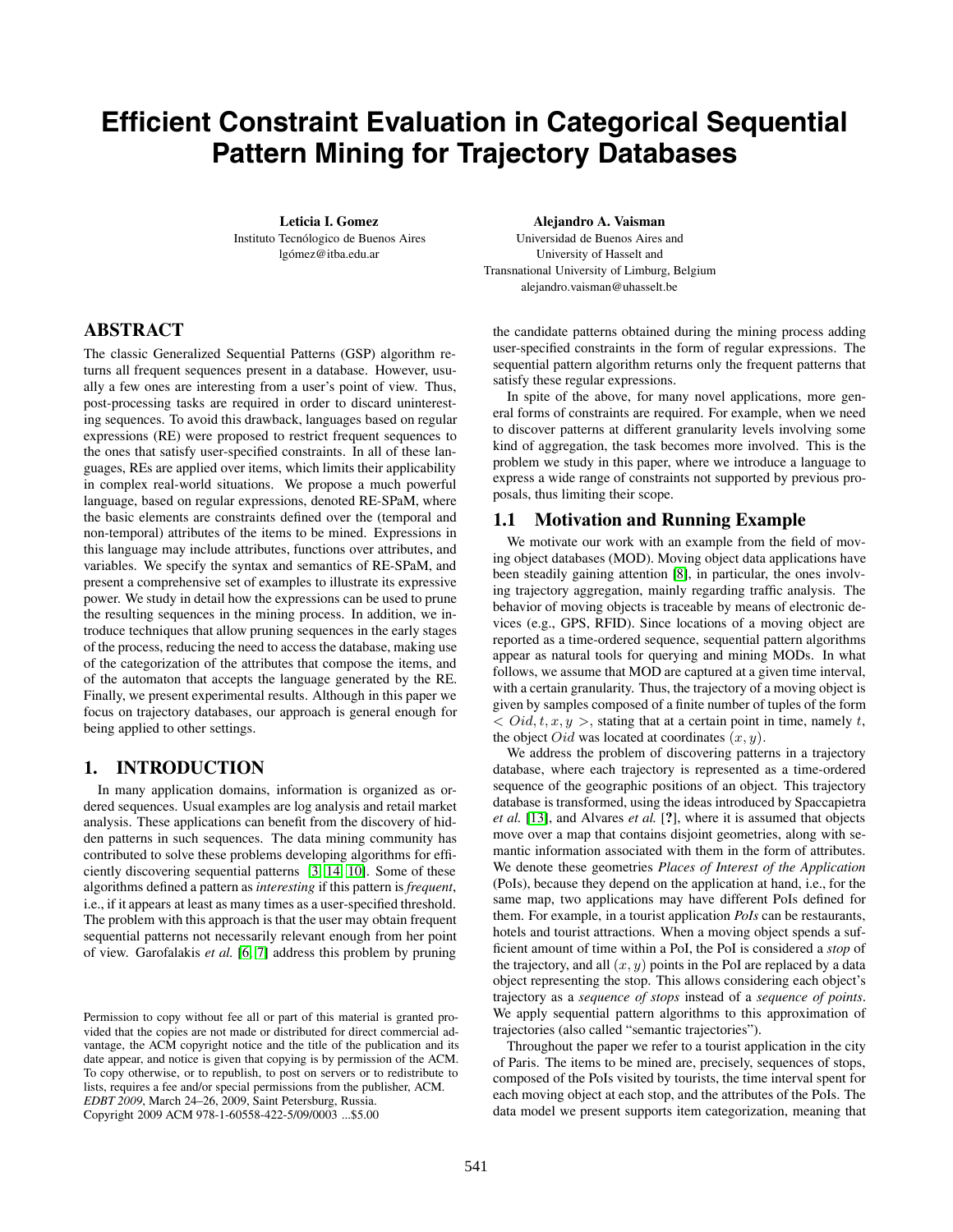each item can be classified as belonging to a category, described by a set of attributes. Intuitively, this allows us to talk about *schema* (i.e., the structure), *occurrence* (a concrete instance of a category, e.g., a particular hotel), and *instances* (a set of occurrences) of categories. In our example we have four categories: hotels, restaurants, the Eiffel Tower and zoos, with different attributes and number of occurrences. Table 1 shows these categories and their schemas. An instance (i.e., a set of occurrences), is shown in Figure 1. Each time a tourist visits a PoI and stops at it, this information is recorded. More precisely, each stop of the moving object (i.e., an item) is a complex object composed of temporal attributes (indicating the duration of the stop), and category attributes. Each item can belong to exactly one category. We want to discover frequent sequential patterns for moving objects (although the approach could be used in any application domain), restricting these patterns to the ones that satisfy a set of constraints, specified by means of regular expressions over the attributes of the objects. These constraints are of the form "trajectories that first visit cheap restaurants, then go to a 3-star hotel, and finish at the first restaurant".

#### **1.2 Related Work**

Two main approaches had been followed in the field of pattern discovery in sequences: (a) The classic Agrawal and Srikant [3] proposal, and (b) The approach of Mannila *et al.* [10]. The former is aimed at discovering inter-transactions patterns, based on previous work [1, 2] dealing with detecting intra-transactions patterns. The information to be mined is organized in transactions, and the system returns the frequent sequential patterns among them. The latter, instead, considers the information to be mined as a large single sequence. The choice of the algorithm depends on the application domain. Our work is based on (a) above, and its variants, i.e., we focus on the problem of mining sequential patterns in transactions. In that work, data is pre-processed in a way such that each customer (in a market basket analysis scenario) is associated with all her transactions ordered by time of occurrence. The idea is to find inter-transaction patterns corresponding to the same customer with a certain support. An interesting sequential pattern is one that appears in the database at least as many times as an userspecified threshold. The support of a sequence is the fraction of the total number of transactions containing it. In further work, the authors extended their proposal [14] in order to support three kinds of constraints: (a) time-gap constraints; (b) taxonomies; (c) time windows. The resulting algorithm is called Generalized Sequential Patterns (GSP). Although many frequent sequential patterns could be obtained using GSP, it is likely that only a few of them could be relevant to the user. To avoid this situation, Garofalakis *et. al.* [6, 7] propose a variation of the GSP algorithm, denoted SPIRIT, where user-defined regular expressions are used to prune the information obtained. For example, assume that in a Web portal log, each user's transaction is recorded, and that the following frequent sequential patterns are obtained:

#### $\langle \{URL\_B\}, \{URL\_M\} \rangle; \langle \{URL\_B\}, \{URL\_R\} \rangle$

 $\langle \{URL\_A\}, \{URL\_D\}, \{URL\_M\}, \{URL\_A\}, \{URL\_D\}, \{URL\_Z\} \rangle$ The last pattern shows that users navigate from *URL*\_*A* to *URL*\_*Z,* passing through many pages on the way. Based on this information, a Web designer may want to place a link between these two pages. The first two patterns appear to be useless from this point of view. Thus, the designer may want to specify the following constraint in order to retrieve only the patterns of interest for her:

 $URL\_A(URL\_A|URL\_B|URL\_D|URL\_M|URL\_R)$ <sup>+</sup>URL\_Z

A-priori like algorithms are based on the anti-monotony property. Although they take advantage of pruning, they generate a generally huge number of candidate frequent patterns. To improve this, pattern-growth methods have been proposed to avoid the generation of candidate sequences: FreeSpan [9] and PrefixSpan [11]. In these methods, projected databases are built recursively, and these smaller databases are scanned to find locally frequent sequences, avoiding scanning the original sequences database. These methods find the full set of frequent subsequences. Then, constraintbased sequential pattern mining based on constructing projected databases have been studied [12]. Further, to avoid generating patterns that could be obtained from other ones, Yan *et al.* introduce the CloSpan algorithm [15], which reduces the number of generated patterns by mining only frequent closed subsequences, i.e., those containing no super-sequence with the same support.

In the field of trajectory analysis, Mouza and Rigaux [5] proposed a language based on regular expressions for querying mobility patterns in trajectories where each zone could be represented by its label (a constant) or by a variable  $(\mathcal{Q}x)$ . In this language, each occurrence of a variable in the pattern is instantiated with the same value. The units of time spent by the moving object inside some zone are expressed with the symbol + (undetermined time) or via the temporal constraint boundaries {min, max}. The query "objects that started in zone A, visited another zone and five minutes later came back to A", is expressed in this language as:  $A$ ,  $7.@X^+A$ , 12. Here, variables *can only be associated with places* (represented by labels or IDs) visited by objects. Thus, the language cannot deal with *time constraints* or categories. On the contrary, our approach allows variables associated with any attribute of an item.

## **1.3 Contribution and organization**

Regular expressions have been used for mining sequential patterns, particularly in the field of trajectory databases. Proposals like SPIRIT [6, 7] are aimed at pruning uninteresting sequences, using regular expressions. However, when mining huge volumes of data, and complex constraints must be managed, existing approaches do not suffice for an effective pruning phase. With this in mind, we extend existing work in several ways: we propose a language based on regular expressions, called RE-SPaM, built on constraints (i.e., conditions over attributes of complex items) rather than over atomic items. Further, regular expressions in RE-SPaM can contain constants, attributes, and variables in a way that substantially improves earlier proposals. We also allow *functions over attributes*. These functions can be defined, for instance, in a relational database, a multidimensional database (in the form of a rollup function [4]), or as a Web Service. We remark that, in the work of *Srikant et al.* [14], only items (IDs) are allowed to participate on hierarchies. We extend this idea allowing any kind of attribute (including temporal ones) in such hierarchies. We show that supporting attribute, variables, and categorization, implies not merely an addition to previous proposals, but introduces new theoretical and practical problems, providing a powerful language for sequential pattern mining, relevant to many real-world applications.

We first introduce the formal data model (Section 2). Then, we define the syntax and semantics of RE-SPaM, along with a comprehensive set of examples (Section 3). In Section 4 we present an algorithm for sequential pattern mining supporting these new features, also providing an in-depth discussion of different implementation issues. Section 5 presents and discusses experimental results. We conclude in Section 6.

## **2. PRELIMINARIES AND DATA MODEL**

Traditional algorithms for sequential pattern mining work over *atomic items*, i.e., literals. Each item has the time interval of the transaction associated with it, used to define an order among the itemsets. In this work we consider items as composed of attributes.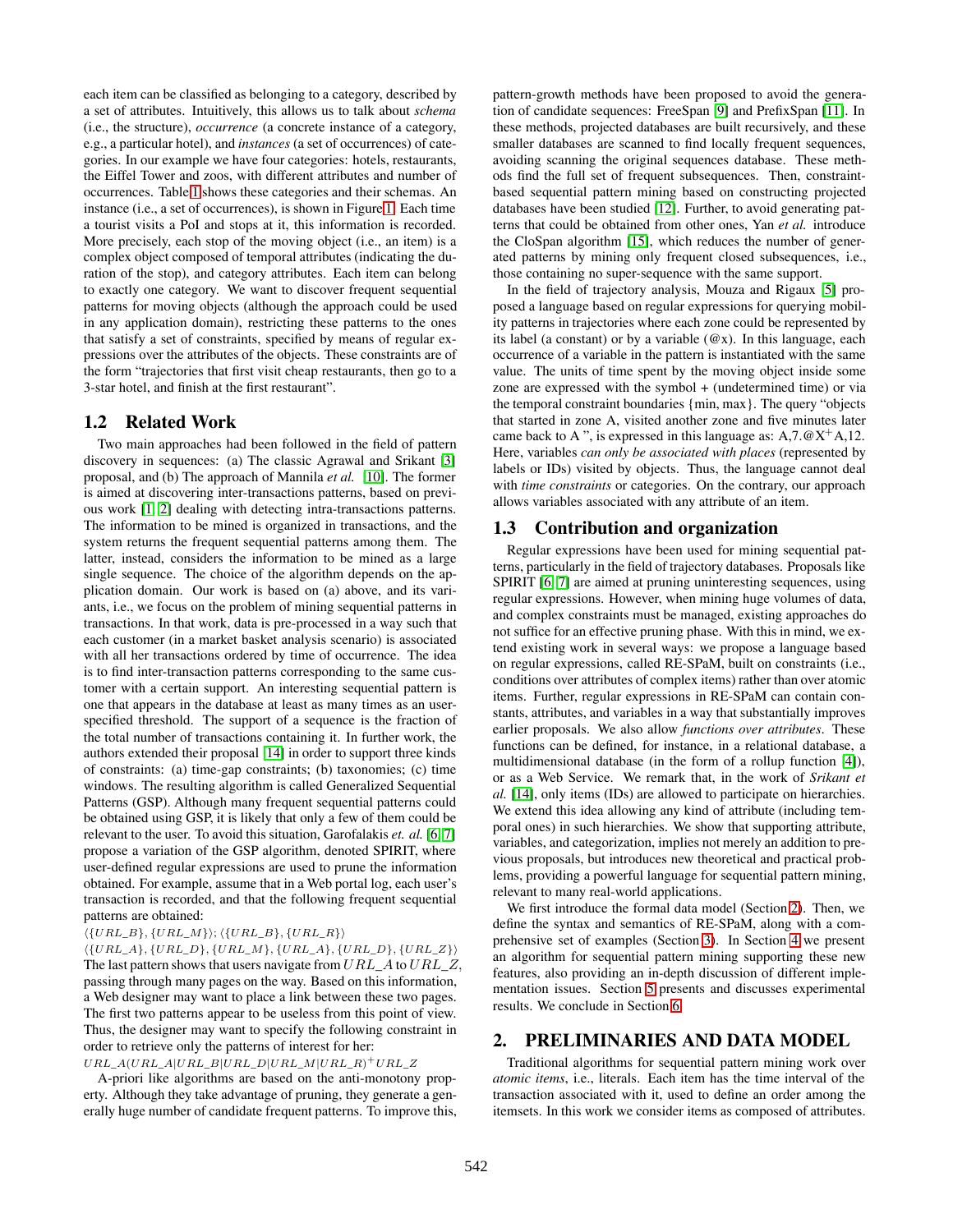| Category     | Schema                                                               |
|--------------|----------------------------------------------------------------------|
| hotels       | $[\mathbf{ID}, \mathit{categoryName}, \mathit{geom}, \mathit{star}]$ |
| restaurants  | $[D, categoryName, geom, typeOfFood, price]$                         |
| Eiffel Tower | [D, categoryName, geom]                                              |
| ZOOS         | [D, categoryName, geom, price]                                       |

**Table 1: Schema of the categories in the running example**

We first introduce a formal model and then define the regular language we use in the pruning phase of the data mining algorithm of Section 4. As usual in databases, we work with the notion of category *schema* and its associated *instances*. We have a set of attribute names **A**, and a set of identifier names **I**. Each attribute  $attr \in \mathbf{A}$ is associated with a set of values in *dom*(*attr*)*,* and each identifier  $ID \in \mathbf{I}$  is associated with a set of values in  $dom(ID)$ .

DEFINITION 1 (CATEGORY SCHEMA). *A* category schema *S is a pair*  $(ID, A)$ *, where*  $ID \in I$  *is a distinguished attribute denoted* identifier, and  $A = \{attr | attr \in A\}$ . Without loss of gen*erality, and for simplicity, in what follows we consider the set A ordered. Thus, S has the form*  $(ID, attr_1, ..., attr_n)$ .  $\Box$ 

DEFINITION 2 (CATEGORY OCCURRENCE). *Given a category schema S, a category occurrence* for *S is the pair*  $(\langle ID, id \rangle, P)$ *, where ID* is the *ID* attribute of Definition 1 above,  $id \in dom(ID)$ , *and P* is the set of pairs  $\{(attr_1, v_1), ..., (attr_n, v_n)\}$ , where: (a)  $attr_i = A(i)$  (remember that *A* is considered ordered); (b)  $v_i \in$  $dom(a t t r_i)$ ,  $\forall i, i = 1..n$ ; *(c) All the occurrences of the same category have the same set of attributes; (d) ID is unique for a category occurrence, meaning that no two occurrences of the same category can have the same value for ID. (see below)*  $\Box$ 

REMARK 1. *In what follows, for clarity reasons, we assume that attr*<sup>0</sup> *stands for ID. Thus, a category occurrence is the set of*  $pairs$  [( $attr_0, v_0$ )*,* ( $attr_1, v_1$ )*, ...,* ( $attr_n, v_n$ )].  $\Box$ 

DEFINITION 3 (CATEGORY INSTANCES). *A set of occurrences of the same category is denoted a* category instance. *Also, given set of category instances (see Figure 1), we extend the fourth condition in Definition 2 to hold for the whole set: ID is unique for a set of category instances, meaning that no two occurrences of categories in the set can have the same value for ID.* - $\Box$ 

EXAMPLE 1. *The schemas of the four categories in our example are shown in Table 1. The corresponding set of category instances is shown in Figure 1 (for example, the category* hotels *has*  $two$  *occurrences*).  $\Box$ 

Adding a time interval to a category occurrence, produces an **item**. The time interval of an item is described by its initial and final instants, and denoted [ts, tf]. Definition 4 spells the above out.

**DEFINITION 4** (ITEM). Let *S* be a category schema, and  $O(S)$ *a category occurrence of the form*  $[(ID, v), (attr_1, v_1), ..., (attr_n,$  $(v_n)$ ]. An item *I* associated with  $O(S)$  is the set of pairs:  $[(ts, v_{ts})$ ,  $(t, v_{tf})$ ,  $(ID, v)$ ,  $(attr_1, v_1)$ ,  $(attr_n, v_n)$ , where *ts* and  $t_f$  are *temporal attributes corresponding to the beginning and ending of the time interval of the occurrence, and vts and vtf are actual values for these attributes.* - $\Box$ 

REMARK 2. *When necessary, we decompose the temporal attributes ts and tf into date and time parts of the form ts\_date, ts\_time, tf\_date and tf\_time, respectively. This allows to talk easily about the different parts of the day, and an implementation can make use of the many features provided by DBMSs to handle temporal data types. Nevertheless, it must be clear that we can indistinctly use both forms of referring to these temporal attributes.* - $\Box$ 

DEFINITION 5 (STRICT TIME INTERVAL OVERLAP). *Let*  $I_1 = [ts_1, tf_1]$  *and*  $I_2 = [ts_2, tf_2]$ *, be two time intervals. We say that there is a* Strict Time Interval Overlap *between them, if*  $I_1 \neq I_2$  *and neither tf<sub>1</sub> precedes ts<sub>2</sub> <i>nor tf<sub>2</sub> precedes ts*<sub>1</sub>*.*  $\Box$ 

DEFINITION 6 (TABLE OF ITEMS). *Given a finite set of items I*, the schema of a Table Of Items *(ToI) for I* is the pair  $T =$ (*OID, Items*)*. An instance of T is a finite set of tuples of the form*  $\langle O_j, i_k \rangle$  *where*  $i_k \in \mathcal{I}$  *is an item associated with the object*  $O_j$ *. Given*  $\langle O_j, i_k \rangle$  and  $\langle O_j, i_m \rangle$ , two tuples corresponding to the *same object, then, either both time intervals of*  $i_k$  *and*  $i_m$  *are the same, or there is no strict time interval overlap between them.* -

EXAMPLE 2. *Figure 2 shows an instance of a ToI corresponding to the category instances of Figure 1. Note that the first two items for*  $OID = O_2$  *have the same ID because they correspond to the same category occurrence:* [(*categoryName, zoo*)*,* (*ID, Z*)*,* (*geom, pol*7)*, (price, cheap*)]*. For the attribute* geom*, we assume that pol*7 *stores the geometric extension of Z.* - $\Box$ 

The Data Model includes a set of functions  $\mathcal{F} = \{f_1, f_2, ... f_n\}$ such that each  $f_i$  can be applied to an attribute of an item. A distinguished function *Val* returns the value of an attribute.

DEFINITION 7 (VALUATION OF AN ATTRIBUTE). *Let* (*attr , v*) *be a pair in a category occurrence; a valuation of attr is obtained applying a function Val such that*  $Val (attr) = (v)$ . П

EXAMPLE 3. *When the last item in Figure 2 is instantiated, a valuation*  $Val(ts \ date) = 19/08/2008 \ is \ applied.$  $\Box$ 

Besides the *Val* function, other (application-dependant) functions can be defined ad-hoc. For instance, in a GIS environment we may have the function *Contains*, that, applied to an attribute of type geometry and a constant geometry, returns *true* if the first one completely contains the second one. We can take advantage of the fact that our model supports a family of functions defined above, to integrate an OLAP environment in this setting. In OLAP, data is aggregated along so-called dimensions, usually organized in hierarchies. Each hierarchy is composed of levels (categories). Each category is associated with instances, and between instances of two levels in a hierarchy, a function (denoted *rollup*) is defined. Thus, at the instance level, a dimension consists in a set of rollup functions that define how aggregation is performed [4]. The rollup functions can be part of the family of functions defined above, in order to add OLAP capabilities in our data model. For example, if an attribute of an item has a hierarchy associated with it, and such attribute is the bottom level of this hierarchy, we can apply the rollup function to an instance of the attribute as follows: for the last item in Figure 2, *rollup*(*ts*\_*date, quarter, T ime*) returns *Q*3*,* meaning that the function is applied to an element (*ts*\_*date*) in the bottom level of the Time dimension, and the range of the function is the dimension level "quarter". We make extensive use of a *Time* dimension, which may have the levels *day*, *month*, *quarter* and *year* organized in the hierarchy  $date \rightarrow day \rightarrow month \rightarrow quarter \rightarrow year$ . A relational view of this dimension can contain, for instance, the tuple 22/09/07,22,September,Q3,2007*.* We omit further details for the sake of space, and, in Section 3, we give an example of the use of these rollup functions in our language.

DEFINITION 8 (VALUATION OF AN ITEM). *Let I be an Item, and*  $\mathcal{F}$  *a set of functions*  $\{f_1, f_2, ..., f_n\}$ *, such that each*  $f_i$  *maps the value v in a pair*  $(attr, v) \in I$  *to a single value. In addition to v, f<sup>i</sup> can have other constants as arguments. We generically*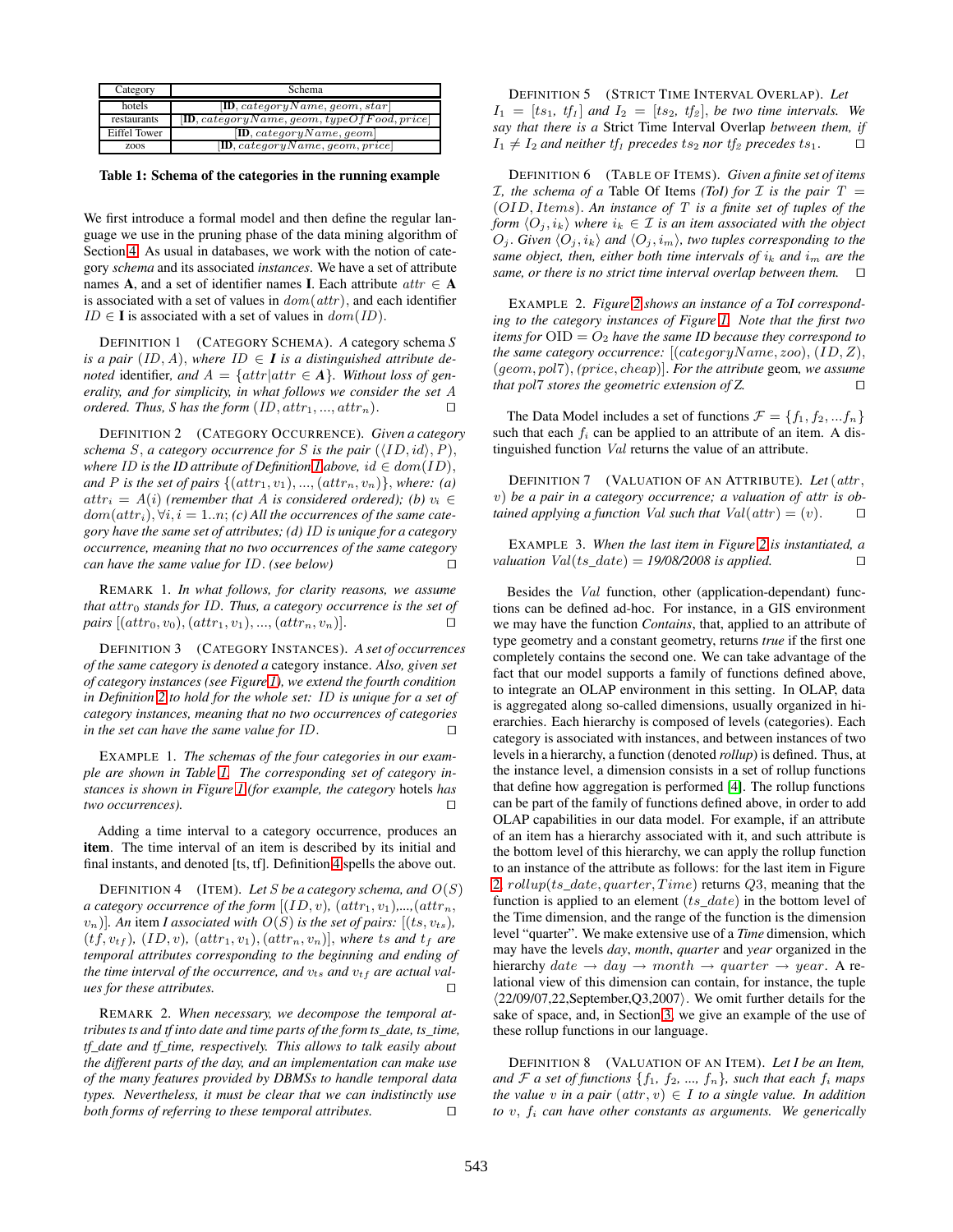| Category                    | Instance                                                                                                                                                                                                                                                                                          |
|-----------------------------|---------------------------------------------------------------------------------------------------------------------------------------------------------------------------------------------------------------------------------------------------------------------------------------------------|
| hotels (2 occurrences)      | $[(ID, H1), (categoryName, hotel), (geom, pol1), (star, 3)]$<br>$[(ID, H2), (categoryName, hotel), (geom, pol2), (star, 5)]$                                                                                                                                                                      |
| restaurants (3 occurrences) | $[(ID, R1), (categoryName, restaurant), (geom, pol3), (typeOfFood, French), (price, cheap)]$<br>$[(ID, R2), (categoryName, restaurant), (geom, pol4), (typeOfFood, French), (price, expensive)]$<br>$[(ID, R3), (categoryName, restaurant), (geom, pol5), (typeOfFood, Italian), (price, cheap)]$ |
| Eiffel Tower (1 occurrence) | $[(ID, E), (categoryName, Eiffell Tower), (geom, pol6)]$                                                                                                                                                                                                                                          |
| zoos (1 occurrence)         | $[(ID, Z), (categoryName, zoo), (geom, pol7), (price, cheap)]$                                                                                                                                                                                                                                    |

**Figure 1: Set of instances for the categories in Table 1**

| $\overline{OD}$ | Items                                                                                                                                                                                                                                                                                                                                                                                                                                                                                                                                                                                                                                                                                                                                                                                                                                                                                                                                                              |
|-----------------|--------------------------------------------------------------------------------------------------------------------------------------------------------------------------------------------------------------------------------------------------------------------------------------------------------------------------------------------------------------------------------------------------------------------------------------------------------------------------------------------------------------------------------------------------------------------------------------------------------------------------------------------------------------------------------------------------------------------------------------------------------------------------------------------------------------------------------------------------------------------------------------------------------------------------------------------------------------------|
| O <sub>1</sub>  | (f(ts_date,04/08/2008), (ts_time,14:05), (tf_date,04/08/2008), (tf_time,14:33), (ID,R2),(categoryName,restaurant), (geom,pol4), (typeOfFood,French), (price,expensive)])<br>$([fts_date, 04/08/2008), (ts_time, 15:10), (tf_date, 04/08/2008), (tf_time, 16:05), (ID, E), (geom, pol6)])$<br>$([fits date.04/08/2008), (ts time.17:30), (tf date.04/08/2008), (tf time.18:48), (ID.R3), (categoryName. restaurant), (geom.pol5), (typeOfFood, Italian), (price, cheap)])$<br>$([(ts_data, 08/08/2008), (ts_time, 06:22), (tf_data, 08/08/2008), (tf_time, 07:05), (ID, R1), (categoryName, restaurant), (geom, pol3), (typeOfFood, French), (price, cheap)])$<br>$([fts_date, 08/08/2008), (ts_time, 10:00), (tf_date, 08/08/2008), (tf_time, 13:00), (ID, E), (geom, pol6)])$<br>$([(ts_data, 08/08/2008), (ts_time, 17:10), (tf_data, 08/08/2008), (tf_time, 18:17), (ID, R1), (categoryName, restaurant), (geom, pol3), (typeOfFood, French), (price, cheap)])$ |
| O <sub>2</sub>  | $([$ (f(ts date,03/08/2008), (ts time,11:00), (tf date,03/08/2008), (tf time,11:15), (ID,Z),(geom,pol7), (price,cheap)])<br>$([f(ts\_date,08/08/2008), (ts\_time,18:30), (tf\_date,08/08/2008), (tf\_time,21:00), (ID,Z),(geom,pol7), (price, cheap)])$<br>([(ts_date,19/08/2008), (ts_time,09:00), (tf_date,19/08/2008), (tf_time,10:20), (ID,R1), (categoryName,restaurant), (geom,pol3), (typeOfFood,French), (price,cheap)])<br>$([(ts_data, 19/08/2008), (ts_time, 17:00), (tf_data, 19/08/2008), (tf_time, 18:12), (ID,R2), (categoryName, restaurant), (geom, pol4), (typeOfFood, French), (price, expensive)])$                                                                                                                                                                                                                                                                                                                                            |

**Figure 2: An instance of the ToI**

*denote these additional arguments* A*. A* valuation of *I with* F*, denoted*  $V(I, \mathcal{F})$  *is the item resulting from applying*  $\mathcal{F}$  *to I as follows: pick one*  $f_i$  *in*  $\mathcal F$  *and apply it to the value*  $v$  *in a pair*  $(attr_j, v)$  *of I, probably using some constants in* A*. Repeat the process with the remaining pairs, until all pairs have been valuated. Note that the same function could be applied to more than one pair. If the function* Val *is applied to all the pairs in I, we obtain the* identity valuation*, i.e., the valuation of the item is the item itself.* - $\Box$ 

EXAMPLE 4. *If we apply the rollup function to the first pair of the last item in Figure 2, and the Val() function to all other pairs in the item, we obtain the valuation*  $[(ts\_date, Q3), (ts\_time, 17 :$ 00)*,* (*tf\_date,*19*/*08*/*2008)*,* (*tf\_time,*18 : 12)*,* (*categoryName, restaurant*)*,* (*ID, R*2)*,* (*geom, pol*4)*,* (*typeOfF ood, F rench*)*,* (*price, expensive*)]*.* - $\Box$ 

DEFINITION 9 (TRANSFORMED SUBITEM). *Given an item I, a set of functions*  $\mathcal{F}$ *, and a valuation of I with*  $\mathcal{F}$ *,*  $\mathcal{V}(I, \mathcal{F})$ *, we denote any subset of*  $\mathcal V$  *a* Transformed Subitem,  $TS(I)$ .  $\Box$ 

EXAMPLE 5. *In Example 4, the valuation of the item yields the transformed subitems* [(*tf\_date,*19*/*08*/*2008)*,* (*tf\_time,*18:12)*,* (*price, expensive*)]*,* [(*ts\_date,Q3*)*,* (*price, expensive*)]*, and other ones we omit for the sake of brevity.* - $\Box$ 

**DEFINITION 10** (ITEMSET). An itemset  $(i_1, i_2, \ldots, i_n)$  is a non*empty set of items, where*  $n \geq 1$ *, and for all*  $i_k$ *, k* = 1*.n, the ts\_date, ts\_time, tf\_date, tf\_time values are the same.* - $\Box$ 

REMARK 3. *In the moving objects setting, since each moving object can be in only one place at each moment, all itemsets belonging to the same OID contain exactly one item.*  $\Box$ 

**DEFINITION 11** (SUB-ITEMSET). Let  $IS = (i_1, i_2, \ldots, i_n)$ , be an *itemset.* A sub-itemset of IS is a subset of  $(TS(i_1), TS(i_2),...$  $TS(i_n)$ ), where  $TS(i_i)$  *is any transformed subitem of*  $i_i$ *.*  $\Box$ 

DEFINITION 12 (SEQUENCE). *A* sequence *is an ordered list of itemsets*  $\langle i_1, i_2, ..., i_m \rangle$  *such that, for every pair of integers*  $j, g$ ,  $j < g \Rightarrow Val(i_j. tf, v) < Val(i_g. ts, v)$  *holds.(The* i.a *notation means that* a *is an attribute of item* i. - $\Box$ 

DEFINITION 13 (SUBSUMED SEQUENCE). *We say that a sequence*  $\langle a_1, a_2, ..., a_n \rangle$  subsumes *another sequence*  $\langle b_1, b_2, ..., b_n \rangle$ *if* ∀ *i* ∈ *1..n, b<sub>i</sub> is a sub-itemset of*  $a_i$ *.*  $\Box$ 

DEFINITION 14 (CONTIGUOUS LIST). *Given a ToI instance with tuples of the form*  $\langle O_i, i_k \rangle$ , *let us denote*  $Items(O_i)$  *the set of items*  $i_k$  *associated with*  $O_j$ *. Also let*  $CL(O_j) \subseteq \text{Items}(O_j)$ *. We say*  $CL(O_i)$  *is a* contiguous list *for*  $O_i$ *, if*  $\forall i \in \text{Items}(O_i)$  *and*  $i \notin CL(O_i)$ , the starting time of *i* (denoted  $v_{ts}(i)$ ) is less than the *starting time of all the items in*  $CL(O<sub>j</sub>)$ *, or all the starting times of the items in*  $CL(O<sub>j</sub>)$  *are less than*  $v<sub>ts</sub>(i)$ *. Note that a contiguous list is also a sequence.*  $\Box$ 

Now we are ready to give a precise definition of the notion of *Support* of a sequence.

DEFINITION 15 (SUPPORT). *Given a ToI instance with tuples of the form*  $\langle O_i, i_k \rangle$ . The support of a sequence S is the frac*tion of the different objects*  $O_j$  *in the ToI, associated with a contiguous list*  $CL(O_j)$  *which subsumes S.*  $\Box$ 

Definitions 10 through 15 can be more clearly understood through an example outside the MOD domain, i.e., in a scenario where itemsets are of size *>* 1. Example 6 below is adapted from classical data mining literature, and shows that our approach is general enough to capture other domains..

EXAMPLE 6. *Consider the taxonomy shown in Figure 3, and a corresponding ToI instance in Figure 4. There are two different objects,*  $C1$  *and*  $C2$ *. We show below that the sequence*  $S =$  $\langle ([(ID, F)]), ([(ID, Tolkien)]) \rangle$  *has a support of 100%, using the notions introduced above (note that the second part of S is obtained as a generalization of the ID attribute). The taxonomy can be seen as a rollup function where, for example, rollup(F)='Tolkien', and rollup(I)='Clarke'.*

*The contiguous list CL*(*C*1) *is composed of the second, third and fourth items in Figure 4. This sequence contains* two *itemsets. The* first *one is* ([(*ts\_date,* 10*/*10*/*99)*,* (*ts\_time,* 00:02)*,* (*tf\_date,* 10*/*10*/*99)*,* (*tf\_time,* 00:02)*,* (*categoryName, Book*)*,* (*ID, F*)])*. Applying the* Val *function and considering only the last pair, we obtain the sub-itemset* ([(*ID, F*)])*, which coincides with the* first itemset *of S. The* second *itemset is composed of two items:*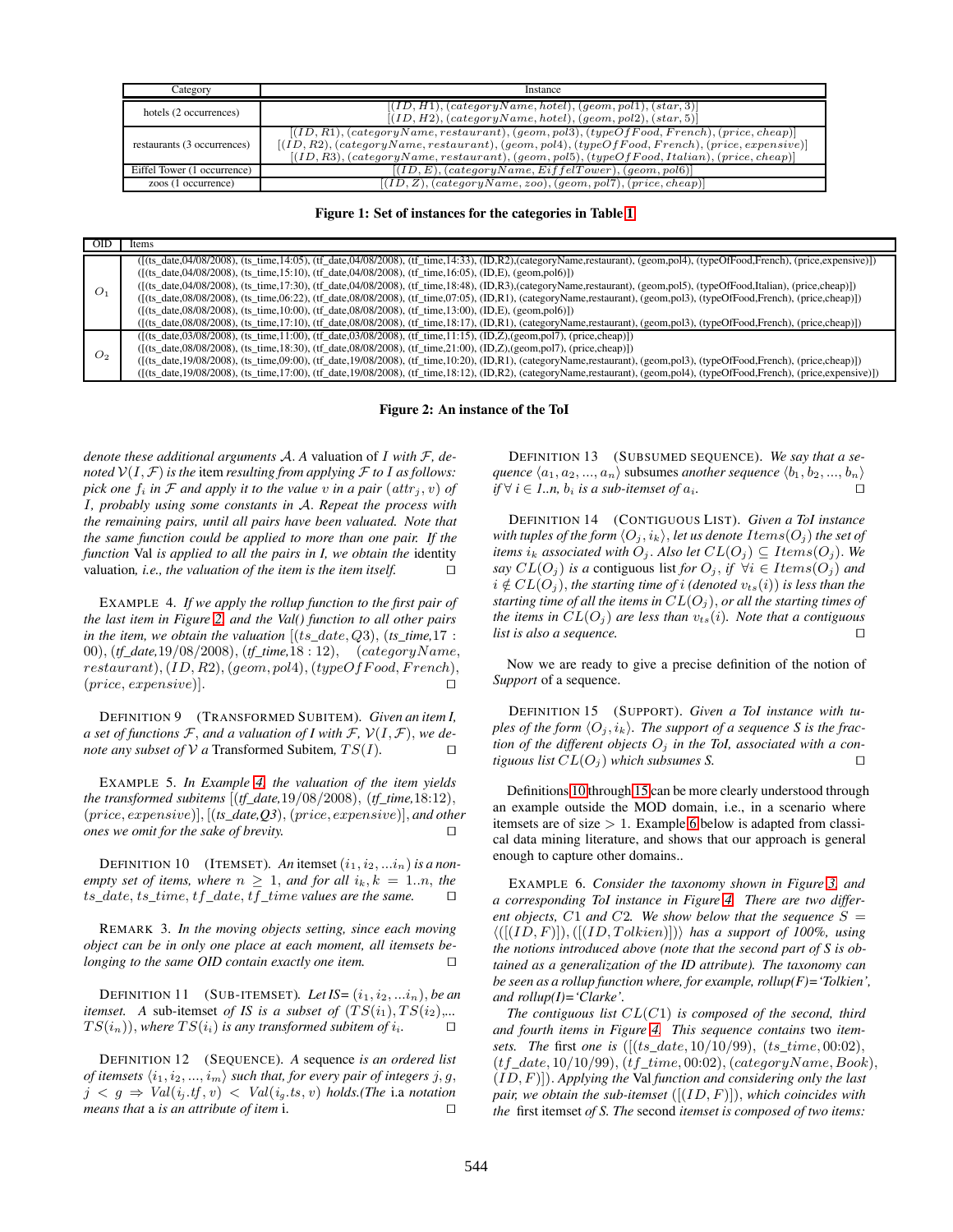

**Figure 3: A taxonomy for Example 6**

| ID             | Items                                                                                  |
|----------------|----------------------------------------------------------------------------------------|
| C1             | $I(ts$ date, $10/10/99$ ), (ts_time, 00:01), (tf_date, $10/10/99$ ), (tf_time, 00:01), |
|                | (categorvName, Book), (ID,I)                                                           |
| C1             | $[(ts_date,10/10/99), (ts_time,00:02), (tf_data,10/10/99), (tf time,00:02),$           |
|                | (categorvName, Book), (ID, F)                                                          |
| C1             | $[(ts date, 10/10/99), ((ts time, 00.15), (tf date, 10/10/99), (tf time, 00.15)]$      |
|                | (categorvName, Book), (ID, J)                                                          |
| C1             | $[(ts date, 10/10/99), ((ts time, 00:15), (tf date, 10/10/99), (tf time, 00:15)]$      |
|                | (categorvName, Book), (ID, H)                                                          |
| C <sub>2</sub> | $[(ts date, 10/10/99), ((ts time, 00:01), (tf date, 10/10/99), (tf time, 00:01),$      |
|                | (categorvName, Book), (ID, F)                                                          |
| C <sub>2</sub> | [(ts date, 10/10/99), ((ts time, 00:01), (tf date, 10/10/99), (tf time, 00:01),        |
|                | (categorvName, Book), (ID, I)                                                          |
| C <sub>2</sub> | [(ts date, 10/10/99), ((ts time, 00:20), (tf date, 10/10/99), (tf time, 00:20),        |
|                | (categorvName, Book), (ID, G)                                                          |
| C <sub>2</sub> | $[(ts date, 10/10/99), ((ts time, 00:50), (tf date, 10/10/99), (tf time, 00:50),$      |
|                | (categoryName,Book), ((ID,J)                                                           |

**Figure 4: Instance of a ToI containing two objects (C1, C2)**

([(*ts\_date,* 10*/*10*/*99)*,* (*ts\_time,* 00:15)*,* (*tf\_date,* 10*/*10*/*99)*,* (*tf\_time,* 00:15)*,* (*categoryName, Book*)*,* (*ID, J*)]*, and* [(*ts\_date,* 10*/*10*/*99)*,* (*ts\_time,* 00:15)*,* (*tf\_date,* 10*/*10*/*99)*,* (*tf\_time,* 00:15)*,* (*categoryName, Book*)*,* (*ID, H*)])*. Applying the* Val *function over all attributes (except ID, where we apply the* rollup *function) of the second item, we obtain the subitemset* ([(*ID, T olkien*)])*. This sub-itemset coincides with the* second itemset of S. *Thus,* the object *C*1 contributes to the support *of the sequence S. With a similar analysis, we can show that C*2 *also contributes to the support of S. Then, we conclude that the support of the sequence S is 100%.*  $\Box$ 

## **3. THE RE-SPaM LANGUAGE**

We now introduce a language based on regular expressions where, instead of atomic items (as in previous proposals), the atoms are constraints expressed as formulas over attributes of the complex items defined in Section 2. The grammar for the constraints is given in Table 2. The regular expression language is built in the usual way, supporting the standard operators. The meaning of these operators is specified in Figure 5, and the precedence is the usual one  $(')', '*, '+', '?', '. '')$ . The language also supports variables (strings preceded by '@').

## **3.1 Syntax and Semantics**

DEFINITION 16 (TERMS). *There exist no* terms *other than the following ones: (1) Constants: a literal enclosed by simple quotes. For example, '3' for the integer three, '12/10/2007' for a date. (2) Attributes: See Definition 4. There exist two types of attributes: (a) attributes in categories, which are elements in the category schema (e.g., categoryName, ID, geom, price); (b) temporal attributes, i.e., attributes which identify temporal occurrences of an item. They are denoted ts\_date, tf\_date, ts\_time and tf\_time. (3) Variables: a literal that begins with the '@' symbol. For example, @x, @Y1, etc. (4) Functions of n arguments: An expression fn*(*attribute, 'ct1',*

| Symbol | Meaning                                                                                                 |
|--------|---------------------------------------------------------------------------------------------------------|
|        | Disjunction. For example, C   D expresses "C" or "D".                                                   |
|        | Concatenation. For example, C.D expresses that<br>constraint "D" immediately follows constraint "C".    |
| 宋      | Zero or more occurrences. For example, $C^*$ expresses<br>that constraint "C" holds zero or more times. |
|        | One or more occurrences. For example, $C^+$ expresses that<br>constraint "C" holds one or more times    |
|        | Zero or one occurrence. For example, C? expresses that "C" is optional                                  |

**Figure 5: Regular Expression operators**

| R1             | CONSTRAINT $\leftarrow$ [ CONDITION ]             |
|----------------|---------------------------------------------------|
| R <sub>2</sub> | CONDITION $\leftarrow \lambda$                    |
| R <sub>2</sub> | $CONDITION \leftarrow EO$                         |
| R <sub>2</sub> | CONDITION $\leftarrow$ EQ $\wedge$ CONDITION      |
| R <sub>3</sub> | $EQ \leftarrow$ attr = 'constant'                 |
| R <sub>3</sub> | $EQ \leftarrow$ attr = @vble                      |
| R <sub>3</sub> | $EQ \leftarrow$ functionName(attr, ) = 'constant' |
| R <sub>3</sub> | $EO \leftarrow functionName(attr, ) = @vble$      |

**Table 2: Grammar for constraints**

*'* $ct2$ ', ...,  $'ct_{n-1}$ '),  $n > 1$ , *is a function where the first parameter is an attribute and all the other ones are constants.* - $\Box$ 

DEFINITION 17 (FORMULA). *Let C, V, A and F be a set of constants, variables, attributes and functions, respectively. The expression term1* = *term2 is a formula, where term1*  $\in$  *A*  $\cup$  *F, term2*  $\in C \cup V$ , and '=' is the equality symbol. Moreover, if  $\mathcal{F}_1$  and  $\mathcal{F}_2$ *are formulas,*  $\mathcal{F}_1 \wedge \mathcal{F}_2$  *is also a formula.*  $\Box$ 

In RE-SPaM, a constraint is a formula enclosed in squared brackets. We denote this formula a *condition* (Table 2). There are two kinds of conditions: (a) empty condition: satisfied by every item; (b) non-empty condition: built as a *conjunction* of terms.

EXAMPLE 7. *The expression*  $[].[price = 'cheap']$  *includes two constraints. The first one is an empty condition, satisfied by all the items in an instance of a table of items (in what follows, ToI). The second one expresses the equality condition. In our running example it is satisfied by the items identified by Z, R1 and R3.*

Constraints can include functions over attributes. In our running example we use functions over OLAP hierarchies. These functions have the form  $rollup(attribute, 'level_i', 'dimension_k') = 'c',$ and  $rollup(attribute, 'level_i', 'dimension_k') = @v.$  In the first case, the function evaluates to *true* whenever in the hierarchy of *dimension*\_*k*, the value of *attribute* in the bottom level rolls up to the member *'c'* in the level *level*\_*i*. Analogously, in the second case, the function evaluates to *true* whenever in the hierarchy of *dimension*\_*k* the value of *attribute* in the bottom level rolls up to a member which matches an instantiation of the variable @v in level *level*\_*i*.

In RE-SPaM, a constraint is expressed as a regular expression  $\mathcal{R}$ ; to evaluate if a sequence satisfies the constraint, we build a DFA  $A_{\mathcal{R}}$  which accepts the language generated by  $\mathcal{R}$ .

## **3.2 RE-SPaM by Example**

In this section through a set of queries, we give the reader the intuition of what RE-SPaM can express, and how it differs from, and substantially improves, other proposals. For example, existing efforts force the user to enumerate the IDs of the items to express disjunctions, like  $(A|B|C|D)^*$ . When the number of items becomes large, this solution would not be applicable. RE-SPaM allows writing concise expressions using the semantic information available.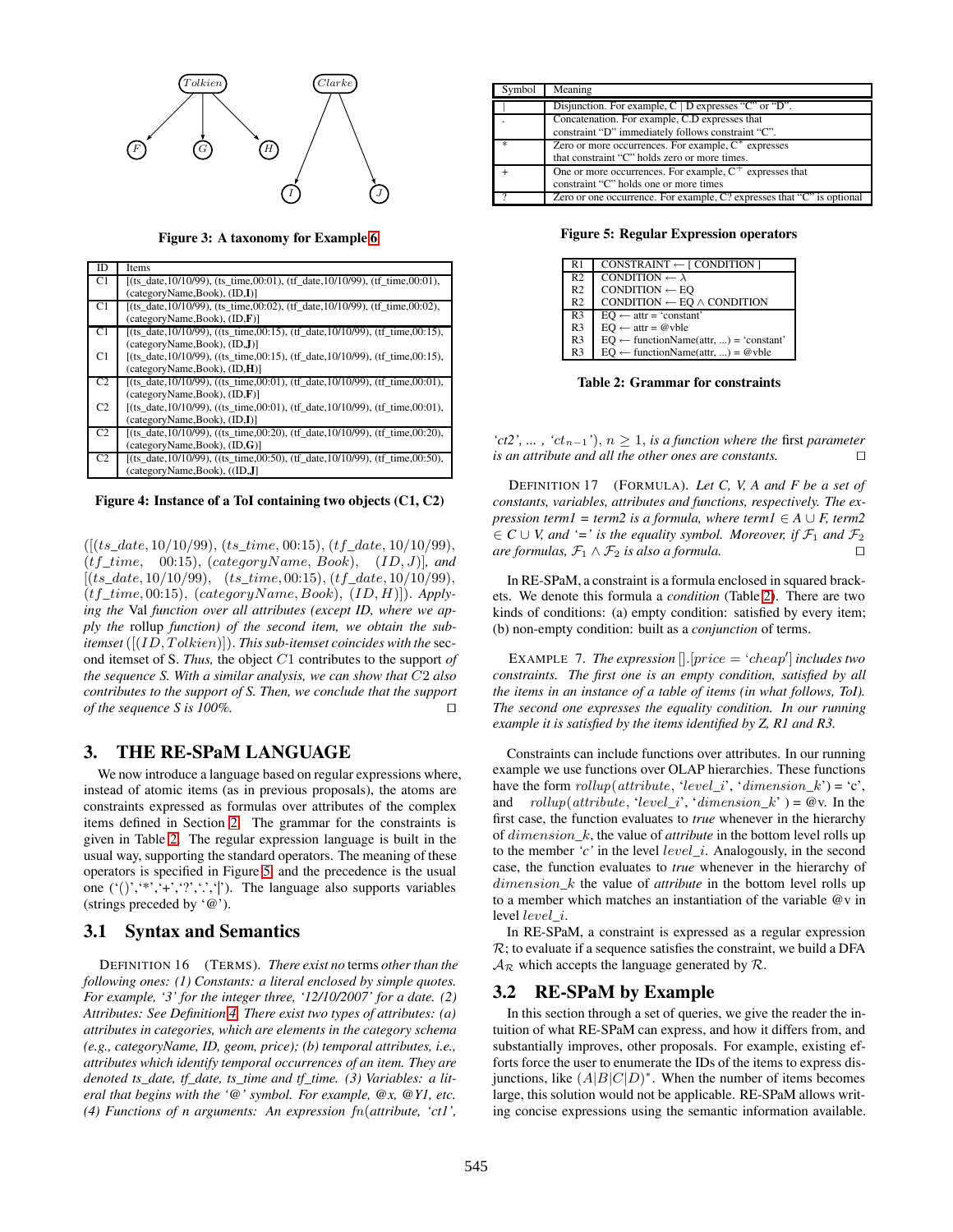

Expressions can be built with attributes, functions, constants and variables. We now present examples of the different kinds of expressions supported by RE-SPaM.

*Constraints without variables.*

**Q1:** Trajectories of tourists who visit hotel H1, then optionally stop at restaurant R3 and the Zoo, and either end at H1 or visiting the Eiffel Tower.

 $[ID='H1'].([ID='R3'].[ID='Z'])*.([ID='E'][ID='H1'])]$ 

Note that Q1 uses only ID attributes in all its subexpressions.

**Q2:** Trajectories that visit hotel H1, then, optionally visit different places, and finish at the Eiffel Tower or going back to H1.

 $[ID='H1'].[]<sup>*</sup>.([ID='E'][ID='H1'])$ 

The use of the empty condition allows avoiding the enumeration of all the items. If an expression includes an empty condition, during the mining process it is instantiated with all the IDs of the category instances. Figure 6 shows the DFA shows the deterministic finite automaton (DFA) that accepts the language generated by the expression.

**Q3:** Trajectories of tourists who visit hotel H1 and then a cheap place or a place serving French food.

[ID='H1'].([price='cheap']|[typeOfFood='French'])

Q3 contains a subexpression with no ID. The disjunction is evaluated as follows. Places with cheap prices are R1, R3 and Z, and places that serve French food are R1 and R2. During sequential pattern mining, we compute the items which satisfy these conditions, without the need of explicit enumeration of all the possibilities (note that the expression is equivalent to [ID='H1']([ID='R1']  $|[ID='R3'] | [ID='Z'] | [ID='R2']].$ 

**Q4:** Trajectories that visited hotel H1 and then some cheap place, on 10/10/2007.

 $[ID='H1'].([ts\_date='10/10/2007' \wedge price='cheap'] )$ 

Q4 contains a subexpression with a *temporal attribute*, which characterize the occurrences of items in the database of sequences.

**Q5:** Trajectories that visit a cheap place during the third quarter of any year.

[rollup(ts\_date, 'quarter', 'Time')='Q3' ∧ price='cheap']

Q5 contains a *rollup function* over time. Like in the previous query, during mining, by accessing the ToI we compute the items that satisfy the temporal constraint.

*Constraints with variables.*

**Q6:** Trajectories that start at a place characterized by price (i.e., a place such that *price* is an attribute of the item representing this kind of place), then stop either at the zoo or the Eiffel Tower, and end up going to a place that serves French food, and has the same price range as the initial stop. Figure 7 shows the DFA that accepts the language generated by the regular expression (we use this automaton later in the paper).

 $[price=\mathcal{Q}_X]$ .(  $[ID='Z'] | [ID='E']$ ).[typeOfFood='French'  $\wedge$ price= $@x]$ 

In our running example, 'cheap' and 'expensive' are the only possible values for prices; thus, the only valid combinations are: cheap-cheap and expensive-expensive. Sequences such as {H1 Z R1} and {Z E R2} do not satisfy the query. The first one because hotel H1 is not characterized by price, the second one because Z has



cheap prices but R2 is expensive. On the other hand, the sequence {Z Z R3} does satisfy the query. In our implementation, variables are bound to items during the mining process as we explain later.

**Q7:** Trajectories that stopped at two places (the second one having cheap prices), at the same part of the day (e.g., both of them during the morning), on 10/10/2008.

[rollup(ts\_time, 'range', 'Time')=@*z* ∧ ts\_date='10/10/2008'].

[rollup(ts\_time, 'range', 'Time')=@*z* ∧ ts\_date='10/10/2008' ∧ price='cheap']

Q7 uses variables that the system binds (during the mining process), to the result of applying a function over temporal attributes. *Metadata constraints.*

Although, in general, variables are used to express matching conditions between different subexpressions, they can also be used to constraint items according to their structure. We call these kinds of expressions, metadata constraints.

**Q8:** Trajectories that visited a place characterized by price. [price=@Z]

The semantics here is: a sequence is in the result if it contains an item with an attribute *price* in it. The variable here is not bound to any particular value. As a more involved example, the constraint [price= $@x$ ]<sup>+</sup> is verified by sequences of one or more item (not necessary the same ones), all of them with the same price. In our running example, Z, R1, R2 and R3 are the items that satisfy this constraint. Let us analyze another example.

**Q9:** Trajectories that visited a place characterized by price, and finished somewhere, on October 10th, 2006.

 $[price = @x]$ . [ts date='10/10/2006']

In our running example, only items Z, R1, R2 and R3 can satisfy the first constraint.

**Discussion.** In SPIRIT [6, 7], regular expressions are used to restrict the sequences produced by the mining algorithm. However, SPIRIT deals only with the IDs of items. Using attributes (supported by the formal model introduced in Section 2), lets us avoid the enumeration of items, as we explained before. But, besides *writing concise queries*, our proposal supports the binding of variables to any attribute (or function over an attribute) during the mining process. As far as we are concerned, this is the first proposal in this sense, in pattern discovery. We showed above that in RE-SPaM, variables are not only used for matching between unknown values of different attributes, but also for checking the existence of an attribute in an item. The next example illustrates this feature.

EXAMPLE 8.  $([star = \textcircled{a}c] | [price = 'expensive']). [star =$ @*c*] *is satisfied by sequences where the first item is expensive and the second item is characterized by a 'star' attribute, and also it can be satisfied by sequences where the first and last item are characterized by the same 'star' attribute. In the first case the variable is only used for restricting items (those with 'star' attribute) and in the second case variables are also used for matching values.*

REMARK 4. *Note that variables can also appear in optional paths (i.e.,* |*, ?), or affected by a Kleene closure operator.*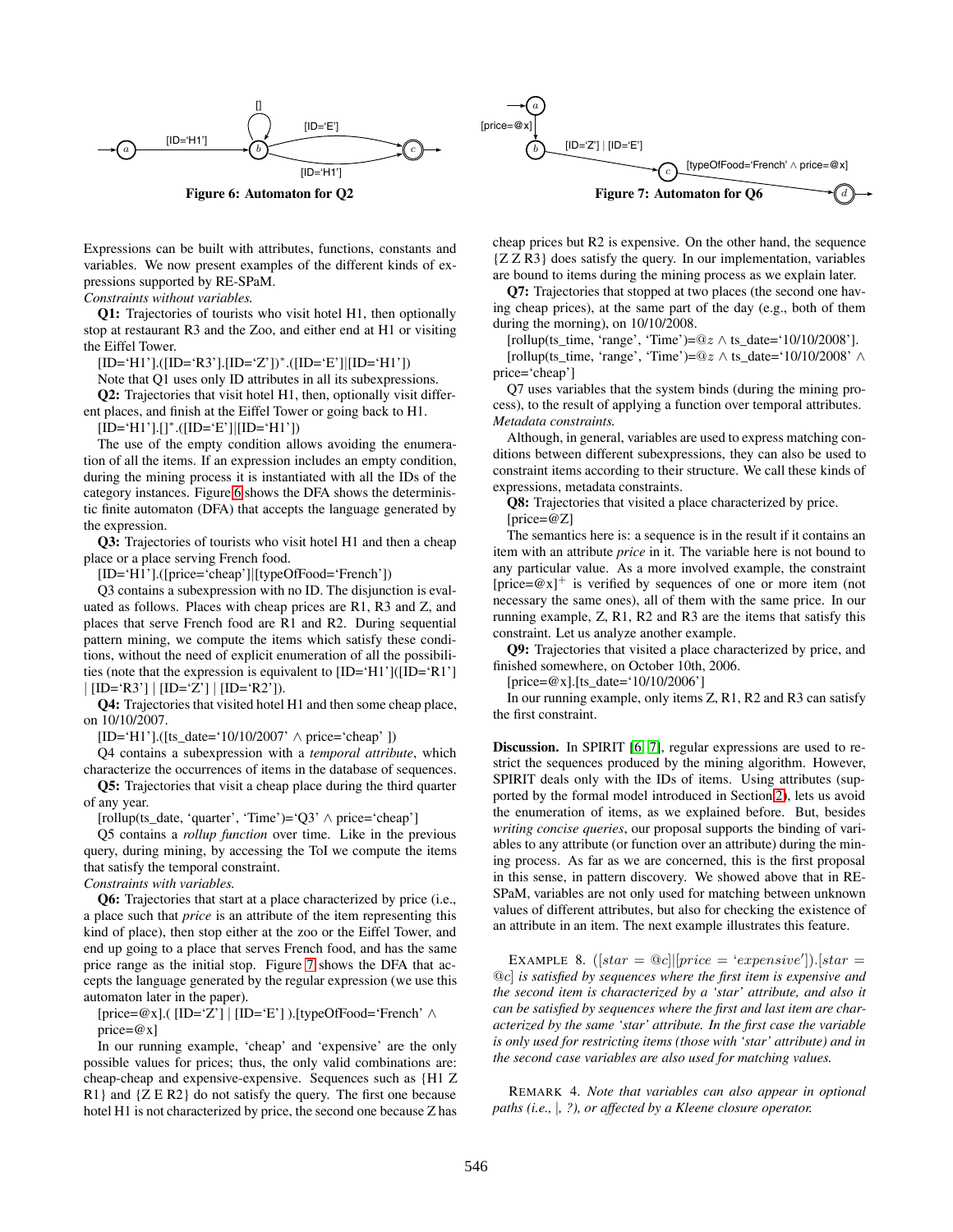# **4. RE-SPAM EVALUATION**

#### **4.1 Preliminary considerations**

We explained in Section 2 that the ToI is composed of itemsets such that items are associated with an OID. Since we assume that, at every time instant, each OID can only be in exactly only one place, *itemsets are of length one*. Nevertheless, the algorithm we present can be applied to itemsets of any length. We work with the category instances depicted in Figure 1. Temporal information associated with item occurrences is stored in the ToI (Figure 2), which in our implementation is decomposed (i.e., normalized) as follows: we have a table with schema (OID, ts\_date, ts\_time, tf\_date, tf\_time, ID), where ID is the identifier of the corresponding category instance. All other attributes of the ToI are stored in a different structure, and retrieved via the ID. Moreover, we implemented two alternative approaches: (a) information about category instances is stored in an XML file; (b) information is stored in a relational table, accessing the data through a join operation. Figure 8 shows the normalized ToI instance for our running example.

Computing the support of a sequence requires computing its Transformed Subitems (Definition 9).

EXAMPLE 9. *Consider the regular expression*  $|price = \mathcal{Q}x|$ *.*  $[price = \mathcal{Q}x \wedge typeOfFood = 'French'.$  To obtain the Trans*formed Subitems we use the function*  $\mathcal{F} = \{Val\}$  *over the attributes* price *(for the first subexpression), and attributes* price *and* typeOfFood *(for the second one). Now, let us denote S the sequence of the transaction with OID=O2 composed of two sub-itemsets, the second and third lines in Figure 2, each one containing occurrences of items Z and R1 respectively. Let us write again these items, for clarity reasons:*

*Z=* {(*ts, '08/08/2008 18:30'*)*,* (*tf,'08/08/2008 21:00'*)*,* (*ID, 'Z'*)*,* (*price, 'cheap'*)};

*R1=* {(*ts, '19/08/2008 09:00'*)*,* (*tf, '19/08/2008 10:20'*)*,* (*ID, 'R1'*)*,* (*price, 'cheap'*)*,* (*typeOfF ood,'French'*)}*;*

*The question is: which are the sub-sequences supported by S? Since the first itemset of S is composed only by item Z, all of its subitemsets are obtained building subsets of the Transformed Subitem TS(Z), using*  $F$ *, and the price attribute. These sub-itemsets are: ℚ and* {(*price, 'cheap'*)}*. The second itemset of S is composed only by item R1; thus, its sub-itemsets are obtained building subsets of*  $TS(R1)$ , using  $F$  and the attributes price and typeOfFood. This *sub-itemsets are:* ∅*,* {(*price, 'cheap'*)*,* (*typeOfF ood, 'French'*)}*. Then, the subsequences of S satisfying the regular expression are the ones whose items can be transformed to* {(*price, 'cheap'*)}*, and* {(*price, 'cheap'*)*,* (*typeOfF ood, 'French'*)}*. In our running example, these sequences are:* {*Z*}*,* {*R*1}*,* {*R*3} *for the first transformation;* {*R*1} *for the second transformation; and* {*Z R*1}*,* {*R*1 *R*1} *and* {*R*3 *R*1} *for both of them. Note that, even S and the sequences* {*R*3 *R*1} *and* {*R*1 *R*1} *are not exactly the same, they can be considered semantically equivalent with respect to the attribute* price*, i.e., both of them are associated with a 'cheap' price.*  $\Box$  $\Box$ 

## **4.2 Incremental phases in the mining process**

Typically, in GSP-based algorithms, frequent sequences with a user-specified minimum support are computed in incremental phases. At each intermediate step  $k$ , the following occurs: (1) A temporary set  $C_k$  is built using the previous set  $C_{k-1}$ . Its elements are candidate sequences of length k. (2) Each element in  $C_k$  which contains at least one sub-sequence with support less than the minimum is discarded due to anti-monotony property  $(C_{k-1}$  is analyzed). (3) The database is accessed in order to analyze support, and each element in  $C_k$  with at least minimum support is added to the set  $F$ 

of frequent sequences. (4) When an empty *C<sup>k</sup>* set is obtained, F contains the frequent sequences with minimum support.

In RE-SPaM, a constraint is expressed as a regular expression  $\mathcal{R}$ ; to evaluate if a sequence satisfies it, we build a DFA, denoted  $A_{\mathcal{R}}$  which accepts the language generated by  $\mathcal{R}$ . The idea of using  $\mathcal{A}_{\mathcal{R}}$  for pruning  $C_k$  before querying the database was first proposed in the SPIRIT algorithm. There, instead of using the original constraint C, a relaxed constraint C' (not necessarily anti-monotonic) is used during the mining process. When C' is not anti-monotonic, the second phase above is replaced with a strategy consisting in pruning the sequences in  $C_k$  which contain at least one subsequence which *satisfies* C' and does not have minimum support. In the last phase, F is analyzed to obtain the frequent sequences that *satisfy* C, i.e., a strict C verification is carried out. In what follows, we use a relaxed constraint C' that accepts the sequences (denoted *legal*) which correspond to a path in  $A_{\mathcal{R}}$ . Informally, if the automaton accepts only two words "abbd" and "acabd", then the sequence "cab" is not pruned because it is a substring of the second one, but the sequence "cbd" is pruned because it is not a substring of any of these words. Other variations for C' are discussed in Section 5.

We identify three phases when building  $C_k$ : (i)  $C_k$  *population*:  $C_k$  is populated using the information previously obtained. (ii)  $C_k$ *pruning by*  $A_{\mathcal{R}}$ :  $C_k$  is pruned using the automaton and perhaps some extra information. If a candidate sequence does not satisfy the relaxed constraint C', it is discarded at this moment. (iii)  $C_k$ *pruning by the ToI instance:*  $C_k$  is pruned using the ToI instance, as we explain later, and added to a set F of frequent candidate sequences. Finally, F is pruned using the original constraint C.

## **4.3 The RE-SPaM algorithm**

*Using*  $A_{\mathcal{R}}$ : *Check by verification*. During the candidate generation step, sequences that do not satisfy the constraints must be pruned, given that they do not contribute to the result. We discuss here how RE-SPaM uses the automaton to prune candidate sequences while generating intermediate *Ck*'s, *without accessing the ToI*. In step  $k$ , once  $C_k$  has been populated with candidate sequences of length k, we use  $A_{\mathcal{R}}$  for pruning ( $A_{\mathcal{R}}$  is stored in main memory). Using  $A_{\mathcal{R}}$  we check which candidate sequences satisfy the relaxed constraint C'. In this step, the algorithm finds out whether or not the conditions in the edges of paths of length k in  $A_{\mathcal{R}}$  are satisfied by candidate sequences in  $C_k$ . The edges of the automaton are labeled *with constraints*. This is a relevant difference with existing approaches (where edges are labeled with IDs).

Let  $p = \{e_1, e_2, ..., e_k\}$  be a path of length *k* in  $A_{\mathcal{R}}$ , and let  $cs =$  ${ID='ID_1', ID='ID_2', ..., ID='ID_k'}$  be a candidate sequence in  $C_k$ . We use  $A_{\mathcal{R}}$  to determine whether or not each one of the items identified by  $ID_j$ ,  $j \in 1..k$ , satisfies the constraint that labels the edge  $e_j$ . Thus, we need to find the values of the attributes that characterize the item identified by  $ID_i$ . Notice that our intention is to prune  $C_k$  *without* accessing the ToI; thus, the only sources of information we can use are the automaton and the *category instances* (this table is also likely to be stored in main memory), and the only kinds of attributes that can be analyzed are the ones in categories. The analysis of *temporal attributes* is postponed to a later stage. In summary, during this step we only use the automaton and category instances to *verify* the sub-conditions that do not involve temporal attributes, and postpone the evaluation of the conditions over temporal attributes. Note that, actually, in this step we compute the *transformed subitem* of Definition 9.

EXAMPLE 10. *In query Q6, the sub-conditions to evaluate are four: price=@x, ID='Z', ID='E' and typeOfFood='French'. As*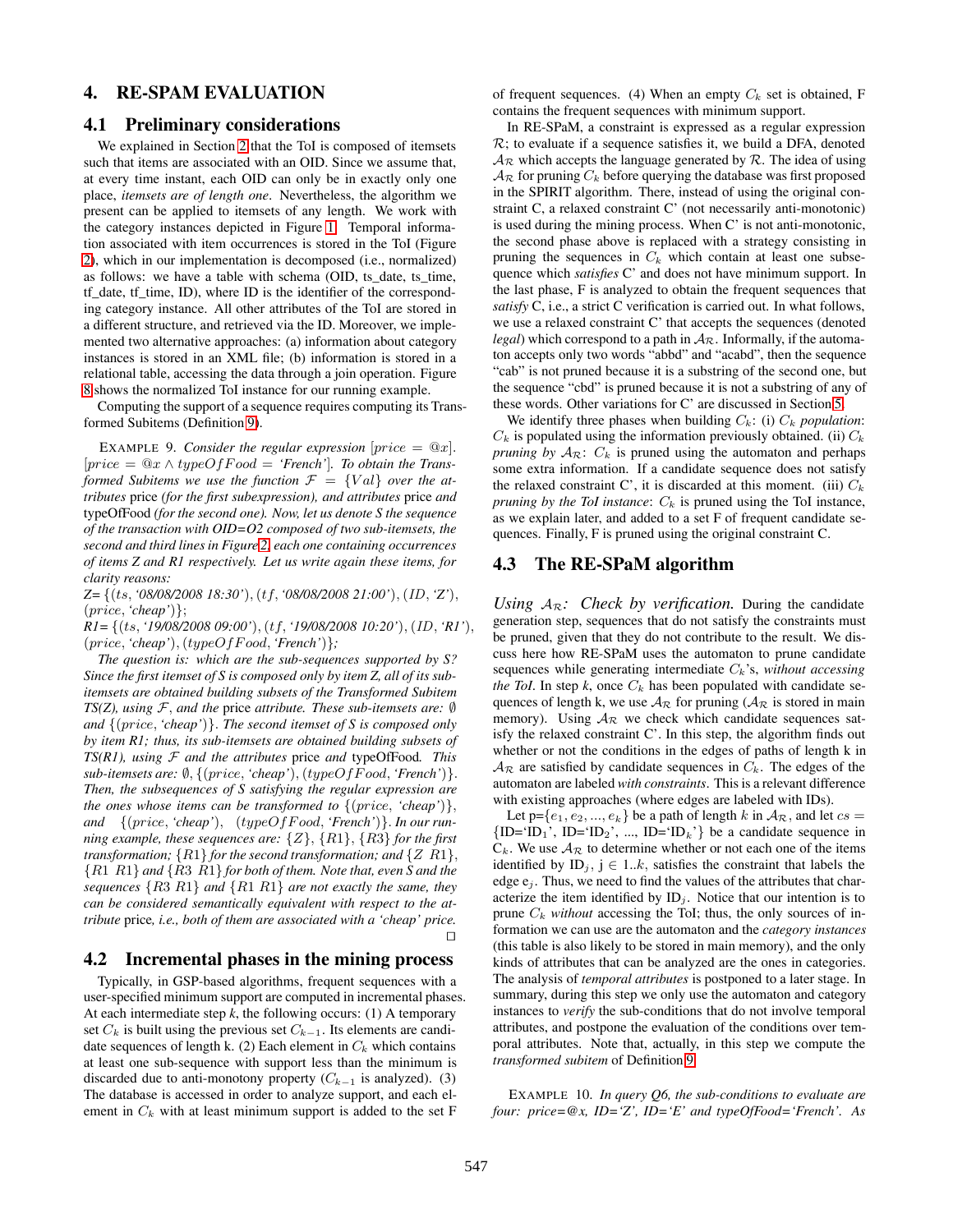|                | Items                                                                                                                                                                                                                                                                                                                                                                                                                                                                                                                                                                                           |
|----------------|-------------------------------------------------------------------------------------------------------------------------------------------------------------------------------------------------------------------------------------------------------------------------------------------------------------------------------------------------------------------------------------------------------------------------------------------------------------------------------------------------------------------------------------------------------------------------------------------------|
| O <sub>1</sub> | $([$ (f(ts date,04/08/2008),(ts time,14:05),(tf date,04/08/2008),(tf time,14:33),(ID,R2)])<br>$([ (ts_data, 04/08/2008), (ts_time, 15:10), (tf_data, 04/08/2008), (tf_time, 16:05), (ID, E) ] )$<br>$([ (ts_data, 04/08/2008), (ts_time, 17:30), (tf_data, 04/08/2008), (tf_time, 18:48), (ID,R3) ] )$<br>$([$ (f(ts date,08/08/2008),(ts time,06:22),(tf date,08/08/2008),(tf time,07:05),(ID,R1)])<br>$([$ (f(ts date,08/08/2008),(ts time,10:00),(tf date,08/08/2008),(tf time,13:00),(ID,E)])<br>$([$ (f(ts date,08/08/2008),(ts time,17:10),(tf date,08/08/2008),(tf time,18:17),(ID,R1)]) |
| O2             | $(f(t_s \text{ date}, 03/08/2008), (ts_time, 11:00), (tf_data, 03/08/2008), (tf_time, 11:15), (ID, Z)])$<br>$([$ (f(ts date,08/08/2008),(ts time,18:30), (tf date,08/08/2008), (tf time,21:00),(ID,Z) )<br>(((ts date,19/08/2008),(ts time,09:00), (tf date,19/08/2008), (tf time,10:20),(ID,R1)])<br>( $[($ ts date, $19/08/2008)$ , $($ ts time, $17:00$ ), (tf date, $19/08/2008$ ), (tf time, $18:12$ ), $($ ID,R2)])                                                                                                                                                                       |

**Figure 8: Normalized ToI instance**

*none of them involve temporal attributes, all of them can be analyzed using* A<sup>R</sup> *and category instances.*

*However, in the case of query Q7, the sub-conditions are three: rollup(ts\_time, 'range', 'time dimension')=*@*z, ts\_date='10/10/2008' and price='cheap'. The only sub-condition that can be analyzed using*  $A_{\mathcal{R}}$  *and category instances is price='cheap'.*  $\Box$ 

We have said that, in general, variables are used to match different constraints within the same expression. However, in the intermediate phases, when building set  $C_k$ , only sub-paths of length *k* are considered. If the same variable is used in both extremes of a path of length  $k$ , sets  $C_j$  with  $j < k$  are not useful for detecting if these variables coincide. Another question that arises is: which is the best strategy when a variable appears only once in an expression? Notice that such a situation can occur either when the user defines an expression which involves a variable only once, or when the system is building  $C_j$  with  $j < k$  and variables appear in the extremes of paths of length *k.* In both cases, the system can only check for the existence of the attribute in an item that it is being compared against the variable, and bind its value using the attribute of this item. We can conclude that, even though a priori it seems that early evaluation using the automaton is a good strategy, given that attributes in categories can be affected by functions, or compared against constants or variables, yielding rather complex expressions, it is not trivial to infer if this approach will always be the best, as we show in the next example.

EXAMPLE 11. *Expression Q6 looks for a matching in the prices* at the beginning and end of a path. The set  $C_1$  is composed of se*quences of* one item, that satisfy the constraints  $[price = \mathcal{Q}x]$ ,  $[ID = 'Z']$ ,  $[ID = 'E']$  and  $[typeOfFood = 'French' \wedge price =$  $@x$ ]. Also,  $C_2$  *is composed of sequences of two items that satisfy the constraints*  $[price = \mathcal{Q}x]$ *.*[ $ID = \mathcal{Z}'$ ]*,*  $[price = \mathcal{Q}x]$ *.*[ $ID = \mathcal{Z}'$ ]*,* [ $ID = \mathcal{Z}'$ ]*,* [ $ID = \mathcal{Z}'$ ]*,* [ $ID = \mathcal{Z}'$ ]*,* [ $ID = \mathcal{Z}'$ ]*,* [ $ID = \mathcal{Z}'$ ]*,* [ $ID = \mathcal{Z}'$ ]*,* [ $ID = \mathcal{Z}'$ ]*,* [ $ID = \mathcal{Z}'$ ]*,* [ $ID = \mathcal{Z}'$ *'E'*]*,*  $[ID = 'Z']$ *.*[*typeOfFood* = *'French'*  $\land$  *price* = @*x*] *and*  $[ID = 'E']. [typeOfFood = 'French' \wedge price = @x].$  *Therefore, the binding of the variable @x is not used in these two phases (we are interested in matching both extremes). Only during C*<sup>3</sup> *this is relevant, because both bindings can be compared, and perhaps some candidate sequences could be pruned. For example, the sequence* {*Z Z R2*} *does not satisfy this constraint because Z is cheap and R2 is expensive. Thus, deciding which strategy is be better than the other, particularly when variables are involved, is not trivial. Finally, note that during the computation of*  $C_1$ *, the automaton* A<sup>R</sup> *helps to eliminate H1 and H2 because they do not match any*  $of$  the edges of the automaton.  $\Box$ 

We propose two possibilities regarding the moment when the *verification phase* for non-temporal attributes can take place: *early evaluation* and *late* or *postponed evaluation*. In the former, the system determines if a sub-condition with no temporal attributes belonging to an edge of the automaton is verified by an item when building  $C_k$  and before querying the ToI instance. In the latter, the

verification occurs when the algorithm enters its final phase, i.e., when it must prune the set F using the original constraint C. Thus, verification is postponed until the final phase, and constraints are not checked while building intermediate *Ck*'s. Obviously, late or early evaluation only affects performance, not the the final result. In the remainder of this paper, except when noted, we assume the following: *early evaluation* for conditions that involve non-temporal attributes and *constants*, and *late evaluation* for conditions that involve non-temporal attributes and *variables*. We compare performance between different combinations of these approaches in Section 5.

*Using the ToI.* We now discuss the use of the ToI for pruning candidate sequences with support less than the minimum. Assume we have computed  $C_k$ , which now contains the candidate sequences that satisfy the subexpression of length *k*. We continue with the analysis of Q6, and we want to discover the sequences that satisfy the constraint, with a support of 100%. At a first glance, in the table of Figure 8 there is one sequence with  $OID = O<sub>1</sub>$ , which satisfies the constraint:  $\{R1, E, R1\}$ . With a similar analysis, there exists only one sequence with OID=  $O_2$  which satisfies Q6: {Z, Z, R1}. Since we are interested in categorical mining (i.e., we are using *semantic information*), not just in counting strict occurrences of items, we have to modify the way of counting support. Although none of the two transactions in Figure 8 contains the same sequence, we can say that both satisfy Q6. We do not intend to find the same sequence of IDs (*like GSP or SPIRIT do*), because we are introducing the idea of decomposing items into their descriptive attributes. Moreover, in this example, Z and R1 are semantically equivalent with respect to Q6, because both have cheap price asso $ciated<sup>1</sup>$ . This is the reason why the algorithm cannot discard a candidate sequence (although it has support less than the minimum), if it is supported by at least one transaction. Figure 9 depicts the three steps to compute  $C_1$ . Note that  $A_{\mathcal{R}}$  prune H1 and H2 in step2, because they *do not match* any of the edges of the automaton.

REMARK 5. *If we had followed the SPIRIT strategy, C*<sup>1</sup> *would have only contained R1 and R2. Items Z, E, and R3, would have been pruned, because their support is less than the minimum (each of them are in only one transactions). Moreover, no sequential pattern with this support would have been found, given that the regular expression requires that the trajectory stops at Z or E.*

In Step 3 (computing  $C_k$ ), we scan the ToI for pruning the candidate sequences not present in any transaction. After this,  $C_k$  is added to the temporary set F. Figures 10 and 11 show how  $C_2$  and  $C_3$  are computed. Given that  $C_4$  is empty, the algorithm enters its final phase, i.e., the *strict verification* of the sequences in F.

 $1$  In our implementation we also display the list of frequent sequences that have contributed to the computation of the support.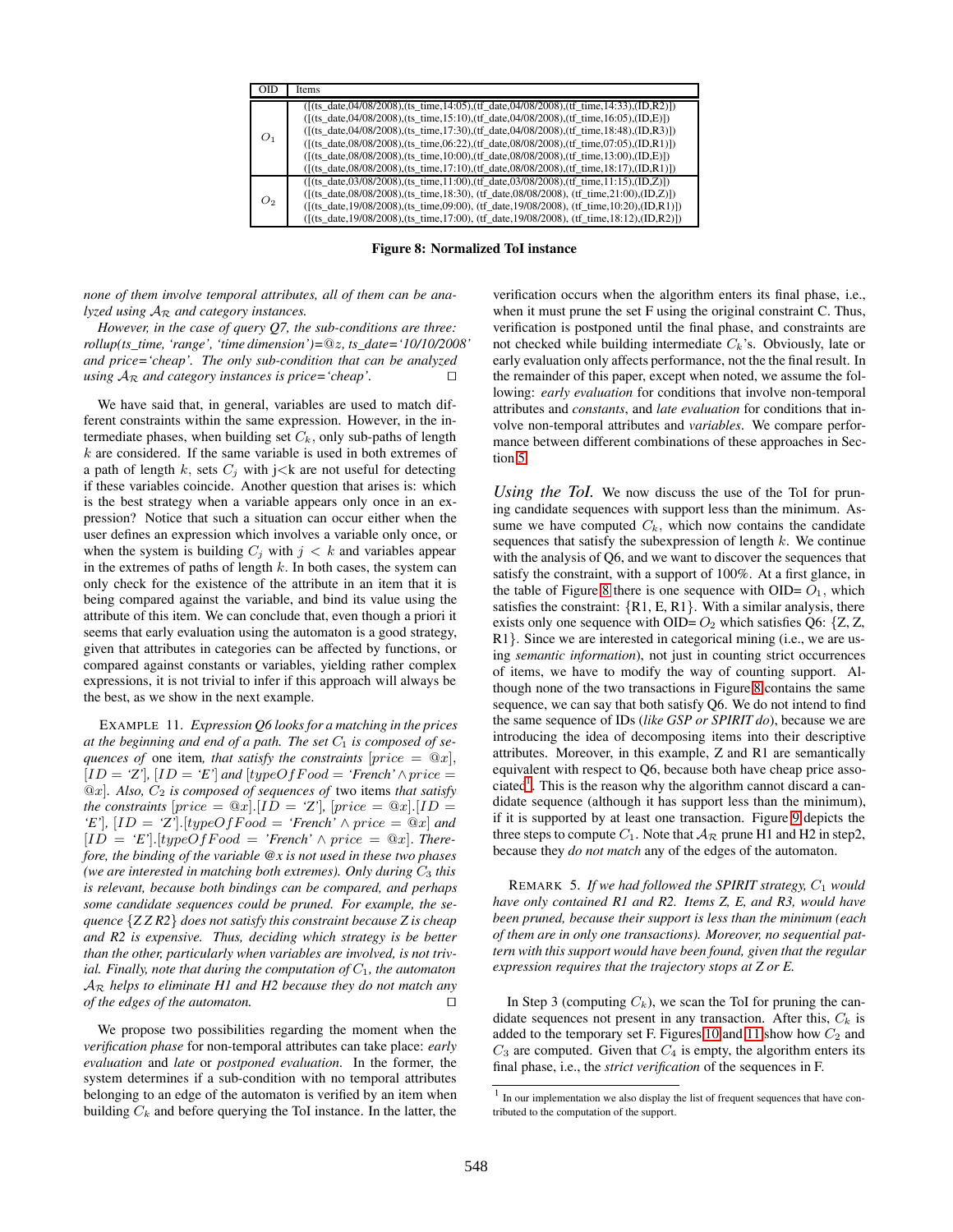

**Figure 9: Computing C1: Step 1 (left), Step 2 (Legal) (center), Step 3 (right)**



**Figure 10: Computing C2: Step 1 (left), Step 2 (Legal) (center), Step 3 (right)**

The *final phase* uses all sequences in the temporary set F and proceeds as follows. First, it uses the automaton to prune all sequences which are *not accepted*. Notice that here we are using the automaton for *acceptance verification* and not for *legal* verification. Note that using the automaton to find sequential patterns with minimum support does not suffice, i.e., the ToI *must be scanned.* This scan has different goals: for verification of conditions that have been postponed (for example, expressions which involve variables or temporal constraints), and for calculation of minimum support. Until this phase we only know that the sequences in F are present in some transaction. Now, we have to check if the set F has enough support. Recall that we consider all sequences in F equivalent with respect to the regular expression under analysis. In our example, we detect that  $OID = O_1$  supports  ${R1 \in R1}$  and that  $OID = O_2$  supports {Z Z R1}. Thus, all of these sequences verify the original expression, yielding a support of 100%. Figure 12 shows the set F before and after automaton verification, and set F after the ToI is scanned. As our expression does not involve temporal attributes, the ToI scan does not change sequences in the set F . However, this scan is necessary to compute the support.

*Algorithm details.* Algorithm 1 sketches the procedure for mining sequential patterns using the approach described above.

Once the user defines the regular expression RE and the minimum support, the DFA automaton is built. The relaxation constraint C' is also defined. We explained above that any relaxation constraint can be used (see Section 5 for further details). The algorithm proceeds in incremental phases until the final condition holds, which depends on the relaxation choice. We follow the approach of Garofalakis *et al* [6, 7], who proposed four variations of the algorithm based on this criteria. For example, in the *Legal* algorithm, the final state is reached when no legal sequences of length *k* with respect the start state of the automaton can be generated.

The main loop is the core of the algorithm. Line 9 corresponds to the generation of candidate sequences. For example, in the *Legal*

|   |                | IDs |    |                |            |    |  |   |                   |    |
|---|----------------|-----|----|----------------|------------|----|--|---|-------------------|----|
|   | R1             | E   | R1 |                | <b>IDs</b> |    |  |   |                   |    |
| I | R <sub>2</sub> | E   | R1 | R1             | E          | R1 |  |   | $\overline{ID}_S$ |    |
|   | E              | R1  | E  | R <sub>2</sub> | E          | R1 |  |   | E                 |    |
|   | z              | R1  | E  | 7              |            | R1 |  | – |                   | R1 |
|   |                |     | R1 |                |            |    |  |   |                   |    |
|   |                |     |    |                |            |    |  |   |                   |    |

**Figure 11: Computing C3: Step 1 (left), Step 2 (Legal) (center), Step 3 (right)**



**Figure 12: Table F: Initial (left); Accepted by automaton (center); After the ToI scan (right)**

and *WRT* algorithms this step corresponds to the generation of *C<sup>k</sup>* using  $C_{k-1}$ . However, adopting the *Valid* variation would require using F *and* the automaton. Steps 12-14 analyze each of the candidate sequences  $c_i \in C_k$ . The idea consists in detecting *all the paths* in the automaton, which in fact represent sequences of conditions satisfied by *ci*. To do this we need the information stored in the automaton and the category instances. If  $c_i$  does not verify any path of length k, it is pruned. Steps 16-18 scan the ToI instance to compute support. If we are using *early evaluation* for the temporal attributes, here is where the ToI is used to validate temporal conditions. For each OID we calculate the  $c_i \in C_k$  supported by consecutive sequences. Given that we are introducing semantic information into the mining process and we consider *equivalent sequences* to be exchangeable, we add all the sequences *c<sup>i</sup>* supported by at least one OID to the set F, and prune the ones not supported by any OID. While the support of the set *F* is equal or greater than the minimum, the algorithm continues. In the final phase (Step 24- 25), the algorithm repeats the sequence performed inside the loop, but using C instead of C'.

Either using early or late evaluation, we need to bind a variable to a value. In RE-SPaM, there is no limit on the number of variables that can be defined. Thus, we use a hashing structure to store and check if a variable has already been bound. This structure is built for each of the candidate sequences, i.e. the bindings cannot be shared between sequences. For each item in a candidate sequence we analyze the variables involved. For each variable that appears, it may happen that: (a) it is the first time that this variable is instantiated; thus, the variable and the value are hashed in a structure of variable bindings; (b) the variable has been already bound to a value; thus, the new binding is compared with the previous one. For an efficient support count, we also use hashing structures to store sequences and the OIDs which support them.

EXAMPLE 12. *For query*  $|price = \mathcal{Q}x| +$ , *suppose we obtain a candidate sequence* {*R*1 *R*2}*. Due to the item identified by R1, @x is stored in a hash table with its corresponding value ('cheap'). Later, analyzing the price associated with the item R2, we obtain the value 'expensive', which does not match the previous one. Thus, the candidate sequence does not verify the expression.*  $\Box$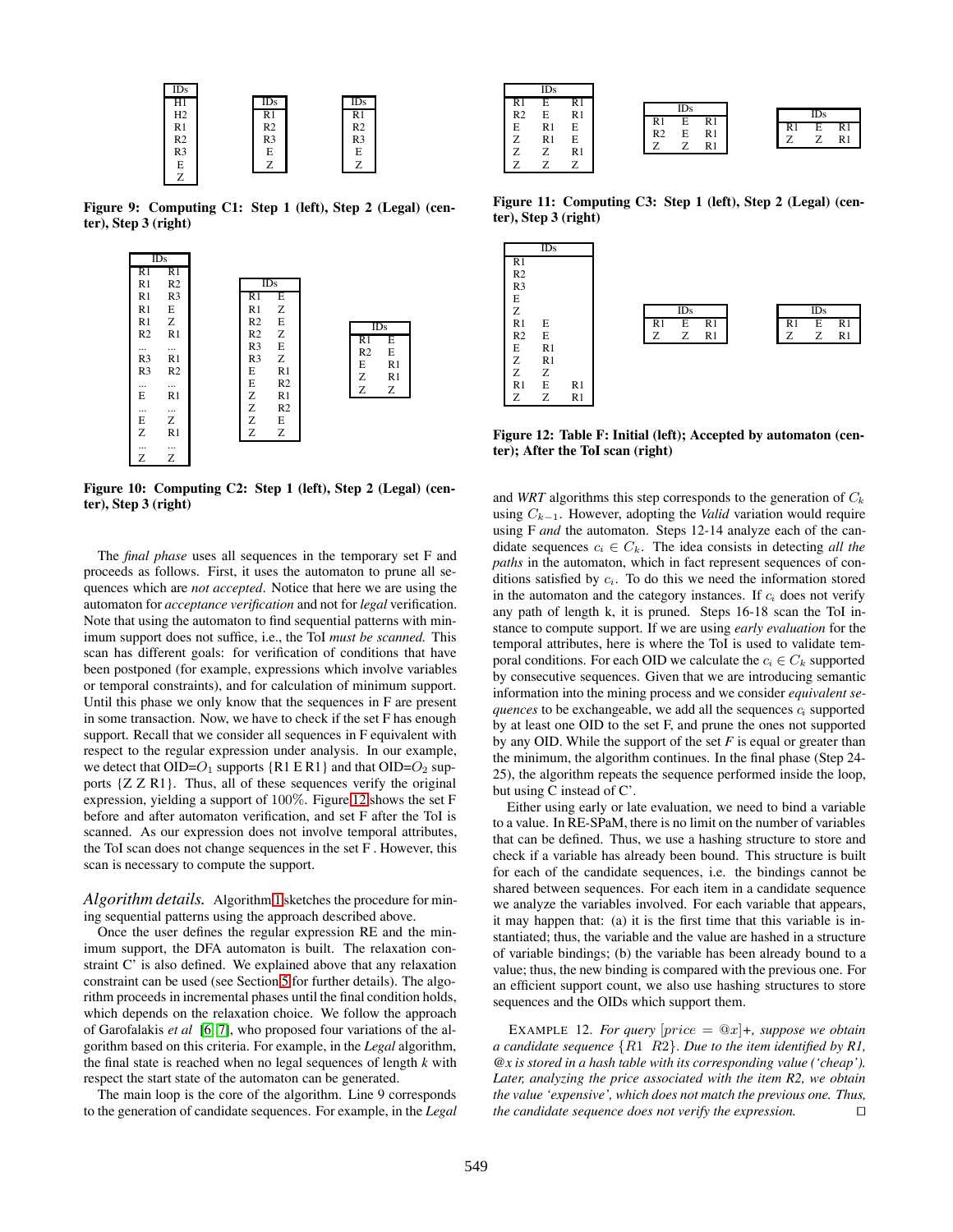#### **Algorithm 1** RE-SPaM Algorithm

| 01. minSupport := $ReadSupport()$                                     |  |  |  |  |  |  |  |
|-----------------------------------------------------------------------|--|--|--|--|--|--|--|
| 02. query := $ReadQuery()$                                            |  |  |  |  |  |  |  |
| 03. $A_{\mathcal{R}} :=$ BuildAutomaton(query)                        |  |  |  |  |  |  |  |
| 04. $C' :=$ define C relaxation                                       |  |  |  |  |  |  |  |
| 05. //Incremental phases                                              |  |  |  |  |  |  |  |
| 06. $k := 1$                                                          |  |  |  |  |  |  |  |
| 07. REPEAT                                                            |  |  |  |  |  |  |  |
| 08.<br>// Add sequences of length k which verify C' to set F          |  |  |  |  |  |  |  |
| 09.<br>// Populate $C_k$                                              |  |  |  |  |  |  |  |
| 10.<br>$C_k := \{c_k   c_k$ is a candidate sequence of length k $\}$  |  |  |  |  |  |  |  |
| 11.<br>// Update $C_k$ using $A_{\mathcal{R}}$ and category instances |  |  |  |  |  |  |  |
| $tmp := \{c_k   c_k$ is not verified by any path<br>12.               |  |  |  |  |  |  |  |
| 13.<br>of length k in $A_{\mathcal{R}}$ }                             |  |  |  |  |  |  |  |
| 14.<br>$C_k := C_k$ - tmp                                             |  |  |  |  |  |  |  |
| // Update $C_k$ using ToI instances<br>15.                            |  |  |  |  |  |  |  |
| 16.<br>$tmp := \{c_k   c_k$ is not verified by any sequence           |  |  |  |  |  |  |  |
| 17.<br>of any $OID$ }                                                 |  |  |  |  |  |  |  |
| 18.<br>$C_k := C_k$ - tmp                                             |  |  |  |  |  |  |  |
| 19.<br>// Update $F$                                                  |  |  |  |  |  |  |  |
| $F := F \cup C_k$<br>20.                                              |  |  |  |  |  |  |  |
| 21. UNTIL FinalConditionHolds or MinSupport( $F$ ) $<$ minSupport     |  |  |  |  |  |  |  |
| 22. $//$ Final phase                                                  |  |  |  |  |  |  |  |
| 23. // Eliminate from F sequences that do not satisfy constraint C    |  |  |  |  |  |  |  |

<sup>24.</sup>  $F := \text{VerifyOriginalConstraint}(F, \text{minSupport})$ 

25. ListSequences(*F*)

*Final considerations: concise expressions.* A strong point of RE-SPaM is that, when a disjunction is present in an expression, we do not need to enumerate all possible alternatives, like existing approaches require. For a large number of items, this would be hard to handle. For instance, if instead of three restaurants we had a more realistic number, a query asking for a disjunction of all of them would result in an extremely long expression. RE-SPaM allows to write equivalent queries in a more elegant and concise way. Let us consider, for instance, the expression:  $(\text{ID}=\text{Z'}] | [\text{ID}=\text{E'}]).$ We have shown that the RE-SPaM algorithm populates the *Ck*'s with the IDs of the items that verify the expression. In this case, *C*<sup>1</sup> would be populated with E and Z. RE-SPaM allows other ways of writing concise sub-expressions, that result in the same set *C*1*.* Suppose that instead of considering the Eiffel tower and the Zoo as two different categories, we would have considered them two occurrences of, say, the "attractions" category. A query equivalent to the above one would have been: [categoryName= 'attractions']. During query evaluation, *C*<sup>1</sup> would be populated with E and Z.

As another option, we could chose to define two different category names (e.g., Eiffel tower and Zoo), but a common attribute, say, *Family*. Further, the user could have organized the places of interest into a hierarchy (e.g., an OLAP dimension) named *PoI*, such that the level *categoryName* rolls up to the level *family*. For example, the expression [*rollup* (*categoryName,* 'family'*,* 'PoI') = 'tourist attraction'] returns *true* when *categoryName* is instantiated with the Zoo or the Eiffel tower. In this case, the query would read: [*rollup*(*categoryName,* 'family'*,* 'POI') = 'tourist attraction']*.* Again, during query evaluation, *C*<sup>1</sup> is populated with E and Z.

## **4.4 Complexity**

We now briefly analyze the complexity of Algorithm 1. Each step of the algorithm is composed of three phases. Each phase generates candidate sequences of the same length (i.e., at each step *k,* candidate sequences of length *k* are computed in three phases). The elements in  $C_k$  (line 10, first phase) are computed using the sequences in the set  $C_{k-1}$ . We compute  $C_k$  by means of a selfjoin between the sequences in *C<sup>k</sup>*−1, and discard the ones such that their suffixes and prefixes of length  $k - 2$  do not match. For example, when joining the sequences 'ABC' and 'BCD', we generate 'ABCD' (the suffix and prefix 'BC' is the same for both sequences). In the worst case, this operation has complexity  $\mathcal{O}(|C_{k-1}|^2)$ , where  $|C_{k-1}|$  is the number of candidate sequences in  $C_{k-1}$ .

The second phase (see lines 12, 13 and 14) consists in using  $C_k$ and pruning it with the automaton generated from the constraints used in the query (i.e., the automaton is used to verify if a candidate sequence of IDs in  $C_k$  satisfies some path of length k). If  $|\mathcal{A}_{\mathcal{R}}|$ is the number of states of the automaton, then, in the worst case the algorithm performs  $|\mathcal{A}_{\mathcal{R}}|^{(k+1)}$  comparisons to detect if a *k*sequence of IDs in *C<sup>k</sup>* satisfies an expression in a path of length *k* in the automaton. Since  $|\mathcal{A}_R|$  is the number of nodes of the graph representing the automaton, the number of paths of length *k* could be at most  $|A_{\mathcal{R}}|^{(k+1)}$ , because the automaton accepts loops. Checking which sequences in set  $C_k$  (generated in the previous phase) satisfy the constraints in the automaton, takes, in the worst case  $\mathcal{O}(|C_k| * |\mathcal{A}_{\mathcal{R}}|^{(k+1)})$ . All these sequences of candidate  $C_k$ are organized in a hash table, for the following phase.

The last phase of step *k* consists in pruning using the ToI, thus, accessing the database (lines 16, 17 and 18). A database scan must be performed in order to build contiguous lists (see Definition 14) of length *k*. Let us denote |Items| the number of items in the ToI. In the worst case, all these items belong to the same object and the number of consecutive lists (each one of these lists is composed of IDs.) of length *k* that are generated is given by |Items|-*k*+1. This is an upper bound. If these items are distributed among different objects (transactions) the number of lists becomes considerably smaller. The candidate sequences in  $C_k$  are organized in a hash table; thus, checking if a list of IDs belonging to the ToI matches a list of IDs in  $C_k$  could be done in  $\mathcal{O}(1)$ . Depending on the query, this phase requires more than a simple matching between IDs in the list and IDs in some element in  $C_k$ . Recall that we do not evaluate only *coincidence* here. For example, if a sequence in  $C_k$  is 'ABA' and there is a list 'ABA' in the database, we may initially think that this sequence satisfies the query. However, let us consider the  $[ts = \mathbb{Q}x \wedge price = 'cheap'].[tf = \mathbb{Q}x \wedge food = 'Italian'].$ Although 'AB' is a candidate sequence in C2 (because A verifies the price='cheap' and B verifies food='Italian'), we must postpone the evaluation of ts and tf to the database scan stage. We cannot do this with the automaton because *temporal* attributes are not part of category occurrences. Thus, the database scan is not only for evaluating support. Then, in the worst case, this phase can be done in  $\mathcal{O}(|Items| - k + 1)$ . These three phases are preformed repeatedly until no more candidate sequences are generated or the candidate sequences in  $C_k$  are all pruned accessing the ToI, because there does not exist any useful list in the database of length k.

The last part of the algorithm (line 24) is analogous to the former ones, except for the first phase (generation of  $C_k$ ). Phases two and three use all the candidate sequences not pruned in previous steps, to detect if they are recognized by the automaton and have the required support.

## **5. EXPERIMENTAL RESULTS**

We ran our tests on a dedicated IBM 3400x server equipped with a dual-core Intel-Xeon processor, at a clock speed of 1.66 GHz. The total free RAM was 4.0 GB, and there was a 250GB disk drive. The ToI was stored in PostgreSQL 8.2.3. Information about categories has been stored in the database and also in an XML file (both strategies delivered similar results). The rollup functions were implemented on Mondrian<sup>2</sup>, using the MDX query language. Algo-

<sup>&</sup>lt;sup>2</sup>http://mondrian.sourceforge.net.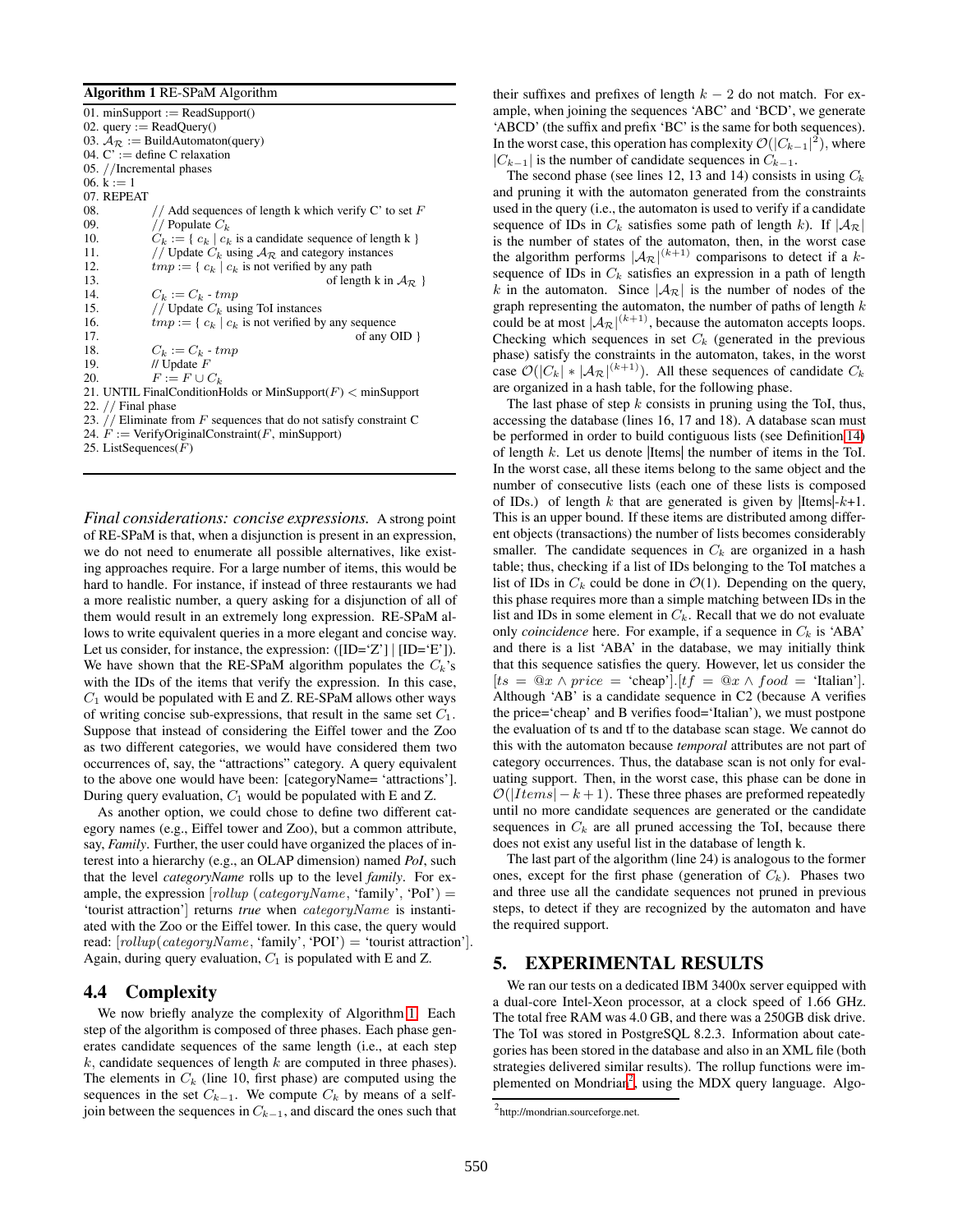| $\mathcal{R}el$ | [price= $@x$ ].[price= $@x$ ]                                                               |
|-----------------|---------------------------------------------------------------------------------------------|
| ${\cal R}e2$    | [price= $@x$ ].([ID='E']   [ID='Z'])*.[price= $@x$ ]                                        |
| ${\cal R}e3$    | [price= $@x$ ].([ID='E'] [ID='Z']).[price= $@x$ ]                                           |
| ${\cal R}e4$    | $[price = @x] \cdot ([ID = 'Z']   [ID = 'E'])]$ [typeOfFood='French' $\land$ price= $@x]$ ] |
| $\mathcal{R}e5$ | [ts date='10/10/2007' $\land$ price=@x].([ID='Z']                                           |
|                 | [ID='E']).[ts date='10/10/2007' $\land$ typeOfFood='French' $\land$ price=@x]               |
| $\mathcal{R}e6$ | [ts date=@d $\land$ price=@x].([ID='Z']]                                                    |
|                 | [ID='E']).[ts date=@d $\land$ typeOfFood='French' $\land$ price=@x]                         |
| Re7             | $[ID='E'] + [typeOfFood='French' \wedge$                                                    |
|                 | rollup(ts_date, 'quarter', 'date dimension')='Q2']                                          |

**Figure 13: Queries**

rithms have been implemented in Java 1.6.

We used real moving object data of 1.9 million of records of the form  $(O_{id}, x, y, t)$ , collected by GPS sensors at intervals of one second. We worked with trajectories of 6276 different moving objects (OIDs). The PoIs correspond to the category instance discussed in Section 1, with additional attributes. For example, we included *parking* and *speciality* for restaurants, and *parking* and *pets* for hotels. These PoIs were created for the experimental evaluation, and do not correspond to a real world situation. There are 17 occurrences of category instances, 5 hotels, 10 restaurants, a zoo and the Eiffel tower. We have rewritten each trajectory as a *sequence of* stops, and this information was stored in the ToI<sup>3</sup>. Each OID has associated items that represent the visited PoIs. The minimum, average and maximum of number of items per transaction (per OID) was 2, 17 and 363 respectively. In short, in our database there exist moving objects that have only passed through two places and other ones that have passed through 363 places. The queries used in our experiments are shown in Figure 13. They have been executed three times, and we report the average execution time.

## **5.1 Experiments**

We explained in Section 4 that different algorithms could be used to prune the sequences which do not match a path in  $A_{\mathcal{R}}$ . To present the algorithm we assumed the variant denoted *Legal* [6, 7]. We also implemented the *valid WRT* alternative. In a nutshell, WRT obtains a family of automaton by moving the initial state to any other state in the automaton, but leaving the final state untouched. The algorithm prunes the sequences not recognized by any of the automata in this family. On the other hand, the reader may have noticed that the *Legal* approach is equivalent to consider all states in the automaton as starting and final. We also analyzed different strategies for processing expressions containing variables: early and postponed evaluation. Thus, four variants were tested: legal-early, legal-postponed, WRT-early, and WRT-postponed.

#### **5.2 Discussion of results**

Figure 14 compares the performance of the four algorithm variations. Each query was run with different minimum support: 20%, 40%, 60%, 80% and 100%. The average time of each one is reported. For R*e1* and R*e7*, the performance of all four algorithms is similar. This is because the expressions contain no variables (the first case) or two variables (the second case, where variable comparison is used in the early computation of C2). Differences appear when we use variables in paths of at least length three. In all of them, the "early evaluation" outperforms the "postponed evaluation". Thus, the combination of *Legal-Early evaluation* has better performance than *Legal-Postponed evaluation*. Analogously, *WRT-Early evaluation* has better performance than *WRT-Postponed evaluation.* In general, *WRT-Early* delivered the best performance, especially when expressions involve many variables or long paths in



**Figure 14: Performance**

| $\overline{\text{Min}}$ . Sup. | $\mathcal{R}el$ | Re2 | $R\overline{e3}$ | Re4 | Re5 | Re6 | Re7 |
|--------------------------------|-----------------|-----|------------------|-----|-----|-----|-----|
| 20%                            | 38              |     | 16               | 10  |     |     |     |
| 40%                            | 38              |     | 16               | 10  |     |     |     |
| 60%                            | 38              |     | 16               |     |     |     |     |
| 80%                            | 38              |     |                  |     |     |     |     |
| $100\%$                        | 38              |     |                  |     |     |     |     |

**Figure 15: Number of sequences obtained**

the automaton. Finally, the queries involving loops  $(+)$  or  $*$  metasymbols) are the most expensive ones because the intermediate sets  $C_k$ 's must be expanded through many iterations.

Figure 15 shows the number of sequences obtained for each query. These numbers are coherent with the restrictions that queries R*e1* to R*e7* incrementally add. For instance, the set of sequences obtained by R*e2* includes the set of sequences obtained by R*e1*, because R*e2* adds an intermediate optional sub-path. In R*e3*, the intermediate sub-path is not optional. In this case, the number of sequences changes as the minimum support changes. Note the use of variables in these three queries. R*e1* produces only sequences of length 2, R*e3* only sequences of length 3 and R*e2*, due to the optional sub-path, produces sequences of length of at least two. Query R*e4* is similar to R*e3*, but its last subexpression is more restrictive, as the last item must be not only a place with *price* attribute, but also one serving French food. This is why R*e4* produces less sequences than R*e3*, and no sequence for a support of 60%. Query R*e5* adds conditions on the date of the events. It it reasonable, then, to obtain less sequences than in R*e4* (indeed, no sequences are obtained for R*e5*). R*e6* replaces the specific date in R*e5* with a variable. Further, we are interested in finding sequences where all their the item occurrences correspond to the same day. Finally, R*e7* is a query with no variables, but that includes a rollup function over ts\_date.

Figure 15 shows that queries R*e1* and R*e2* produce 38 and 75 sequences, respectively. However, the performance of the latter is approximately eight times slower. Figures 16 and 17 show the phases executed for solving R*e2* and R*e1*, respectively. The first column shows the number of candidate sequences before automaton pruning, the second column the number of candidate sequences *after* automaton pruning, and the third one, the number of sequences after pruning using the ToI instance. We can see that the number of iterations when solving R*e2*, is larger than in R*e1*.

Figures 18 and 19 show comparisons between the average execution time of the queries against the number of sequences obtained, for supports 20% and 60%. We omit the graphics for other supports the sake of space. As expected, the execution time increases as the number of sequences obtained also increases. In all cases, the curves for the four combinations behave similarly.

The datasets and a demo can be found at http://piet.exp.dc.uba.ar/mo-patterns.